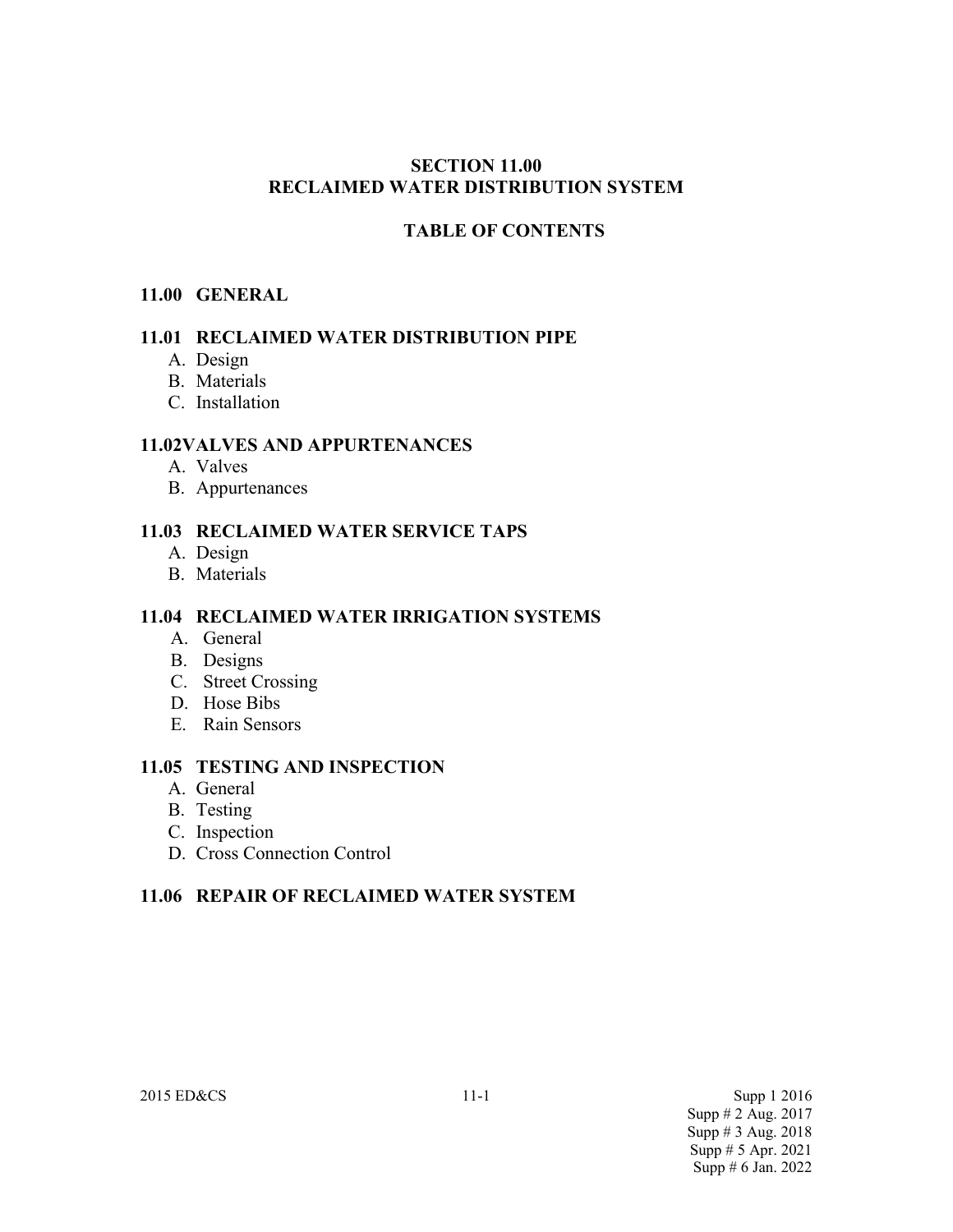#### **11.00 GENERAL**

- A. All aspects of the design and construction of any portion of the reclaimed water distribution system shall, at a minimum, meet the requirements of the North Carolina Department of Environmental Quality (NCDEQ) Division of Water Resources (DWR). Requirements presented in the Town of Holly Springs Standard Specifications hereunder that are more restrictive or go above and beyond the requirements of DWR are required by the Town of Holly Springs.
- B. All Reclaimed water systems must be designed per North Carolina Administrative Code Title 15A (15A NCAC) – Environmental Quality, Subchapters 02T, 02U, and 18C latest revisions, the governing regulations.
- C. Extensions of the existing reclaimed water distribution system must adhere to any and all Policy Statements and/or Master Plans pertaining to the reclaimed water distribution system and receive prior approval from the Executive Director of Utilities and Infrastructure Services, prior to consideration.
- D. Reclaimed water main extensions may require a detailed hydraulic report, signed and sealed by a North Carolina Professional Engineer, be submitted to the Executive Director of Utilities and Infrastructure Services and receive approval prior to construction drawing submittal.
- E. All utility extension permits must be obtained prior to construction. Refer to the Town Code of Ordinances Section 16 for further requirements.
- F. Reclaimed water shall be utilized and distributed in accordance with 15A NCAC 02U Sections .0500 through 0.0700.
- G. Any reclaimed water that leaves the reclaimed water distribution system other than by means of a properly permitted use must be disposed of into the Town of Holly Springs sanitary sewer system. This includes any reclaimed water line flushing, and/or line breaks unless otherwise allowed by NCDEQ rules. Deminimus runoff from distribution air relief valves and blow-off is deemed permitted per NCDEQ rules. Any reclaimed water that is not a properly permitted use or sent to a sanitary sewer must be reported and handled as if it were a wastewater spill.

## **11.01 RECLAIMED WATER DISTRIBUTION PIPE**

All new irrigation systems located within the Town's reclaimed service area desiring to obtain water service for such system from the Town must connect to the reclaimed water system, if reclaimed water is available to the property. Design must be in accordance with Chapter 16 Article IV of the Holly Springs Town Code of Ordinances. These areas are

2015 ED&CS 3upp 1 2016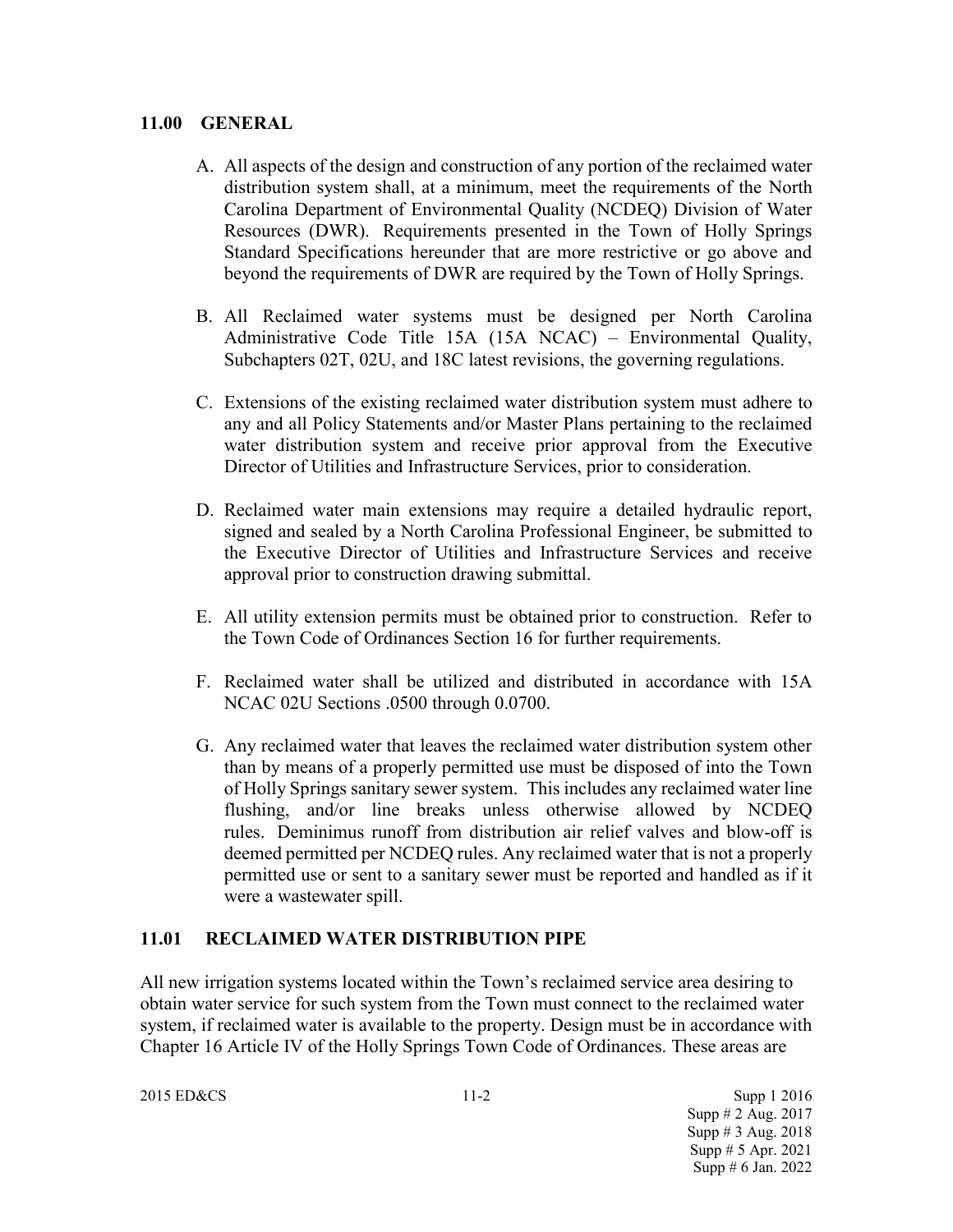shown on the Reclaimed Water Distribution Service Area Map located on the Town's website.

# **A. DESIGN**

- 1. Location: Reclaimed water lines shall be extended along the roadway to the adjacent property line. All public reclaimed water mains shall be located within dedicated right of way or dedicated easements with a minimum width of 20 feet. See Section 2.10 for allowable landscape plantings within a Town of Holly Springs easement.
- 2. Sizing: Reclaimed water mains shall be sized in accordance with good design procedures to provide adequate pressures throughout the system or as directed by the Executive Director of Utilities and Infrastructure Services. The minimum pipe size for reclaimed water mains shall be 4 inches in accordance with the reclaim hydraulic model.
- 3. Installation: All utility extension permits must be obtained prior to construction utilizing appropriate application forms from NCDEQ and/or the town. All reclaimed water mains shall have a minimum cover of 4 feet measured from the top of the pipe to the finished grade. When reclaimed water mains are installed along a roadway which does not have curb and gutter, the reclaimed water main shall be installed at sufficient depth to prevent conflict with future road improvements or vertical alignment changes.
- 4. Relation to Potable Water Mains and Other Utilities
	- a) Reclaimed water distribution lines shall be located at least 10-feet horizontally from any water line, unless local conditions or barriers prevent a 10-foot lateral separation. If these separation distances cannot be met, the piping and integrity testing procedures shall meet water main standards in accordance with 15A NCAC 18C. Reclaimed water distribution lines shall meet the separation distances to sewer lines in accordance with 15A NCAC 02T .0305.
	- b) Reclaimed water mains should only cross sanitary sewer mains or potable water mains at an approximate 90 degree angle.
	- d) The minimum separation between reclaimed water mains and storm sewer mains must be either 5 feet horizontal or 2 feet horizontal with a vertical separation of 24 inches unless otherwise approved by the Executive Director of Utilities and Infrastructure Services. Where storm sewers cross reclaimed water with a vertical separation of less than 24 inches the segment of reclaimed water pipe shall be ductile iron pipe at least one whole pipe

2015 ED&CS 11-3 Supp 1 2016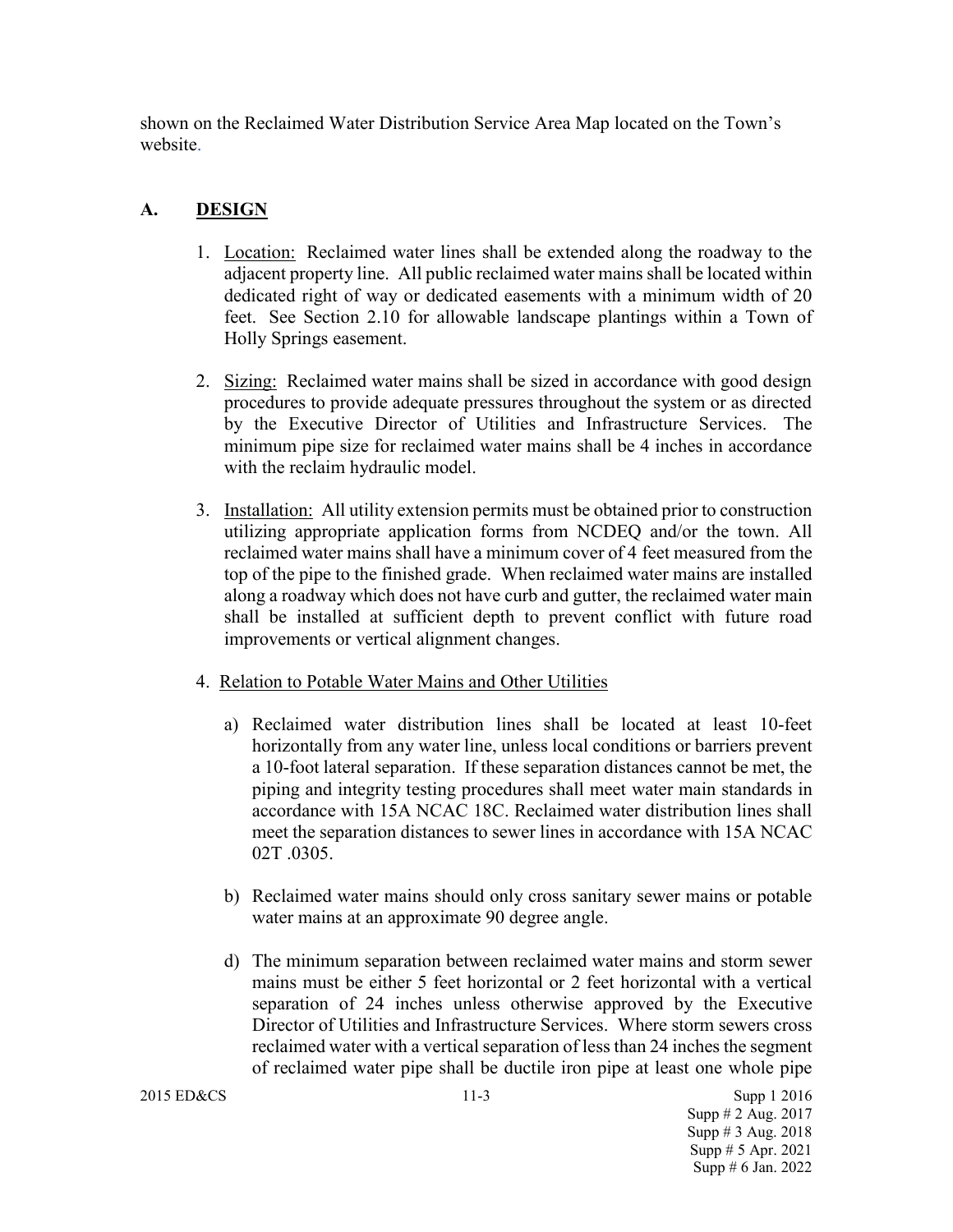length from the crossing point with joints equivalent to water main standards.

- e) Where reclaim water main crosses under storm sewer main with a vertical separation less than 24 inches then reclaim water must be ductile iron minimum of 10 feet each side of crossing and properly marked as reclaim.
- f) Where sanitary sewer crosses reclaimed mains, a vertical separation of 18 inches must be maintained.
- g) Reclaimed water distribution lines shall not be less than 50 ft from a well unless the piping and integrity testing procedures meet water main standards, but in no case shall they be less than 25 feet from a private well or 50 ft from a public well.
- 5. Identification of Reclaimed Piping
	- a. General:
		- i. All new distribution piping in the reclaimed water system, including service lines, valves and other appurtenances should either be colored purple (Pantone 522 or similar) and embossed or be integrally stamped/marked "CAUTION: RECLAIMED WATER – DO NOT DRINK," or be installed with a purple identification tape, and a purple polyethylene vinyl wrap.
	- b) Polyethylene Wrap: Buried ductile iron pipe and fittings shall be wrapped with a purple colored polyethylene membrane conforming to ANSI A21.5, and installed in accordance with AWWA C105. The polyethylene sheets shall be 8 mils thick, minimum, and be colored purple (Pantone 522 or similar).
	- c) Tracer Wire: Tracer wire shall be installed on all reclaimed piping. Tracer wire shall be installed as shown in the Details.
	- d) Identification Tape:
		- i. Identification tape should be prepared with white or black printing on a purple field (Pantone 522 or similar) having the words "CAUTION: RECLAIMED WATER – DO NOT DRINK." The overall width of the tape should be at least 3 inches.
		- ii. Identification tape should be installed on the top of the distribution piping longitudinally and should be centered over the pipe. The

2015 ED&CS 3upp 1 2016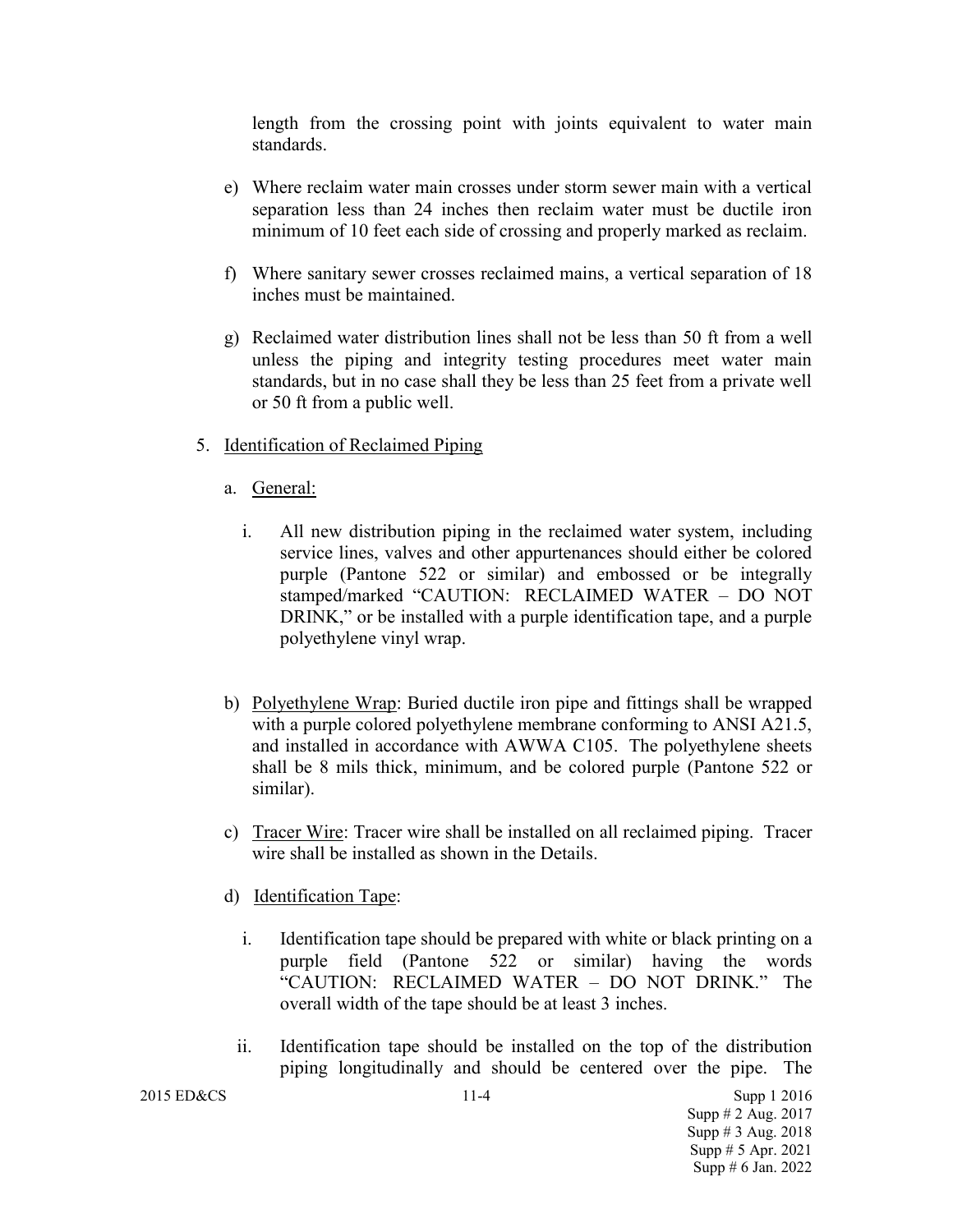identification should be continuous in its coverage on the pipe and should be fastened to each pipe length no more than 10 feet apart. Tape attached to sections of pipe before they are placed in the trench should have flaps sufficient for continuous coverage. Other satisfactory means of securing the tape during backfill of the trench may be used if suitable for the work, as determined by the Executive Director of Utilities and Infrastructure Services.

- iii. The identification tape differentiating the reclaimed water piping from other utility lines should be consistent throughout the service area.
- e) Signage:
	- i. The public shall be notified of the use of reclaimed water.
	- ii. Advisory signs shall be posted around reclaimed water irrigation activities in public areas, adjacent to ponds used to store reclaimed water in public areas, and at decorative water features that use reclaimed water.

#### **B. MATERIALS**

- 1. Material: All reclaimed water main distribution pipe 4" thru 12" diameter shall be C900 PVC pipe. All reclaimed water main distribution pipe greater than 12" diameter shall be C905 PVC. Ductile Iron Pipe shall only be used in special cases and with the Executive Director of Utilities and Infrastructure Services approval. New manufacturers must submit requests for approval to the Executive Director of Utilities and Infrastructure Services. Additional information such as catalogs, list of installations in the area or material samples may be required. A written response will be mailed to the applicant accepting or rejecting the product within 90 days of the receipt of all necessary information.
- 2. Ductile Iron Pipe:
	- a) This material shall only be used for reclaimed water lines with Executive Director of Utilities and Infrastructure Services' approval.
	- b) Buried ductile iron pipe and fittings shall be wrapped with a purple colored polyethylene membrane conforming to ANSI A21.5, and installed in accordance with AWWA C105. The polyethylene sheets shall be 8 mils thick, minimum, and be colored purple (Pantone 522 or similar).
	- c) Ductile iron pipe shall be designed and manufactured in accordance with AWWA C150 and C151. The minimum required pressure ratings for ductile iron pipe installed at a Type 2 laying condition are tabulated below. For all other installations other than specified, the laying condition or the minimum pressure class rating shall be increased in accordance with AWWA C151.

```
2015 ED&CS 3upp 1 2016
```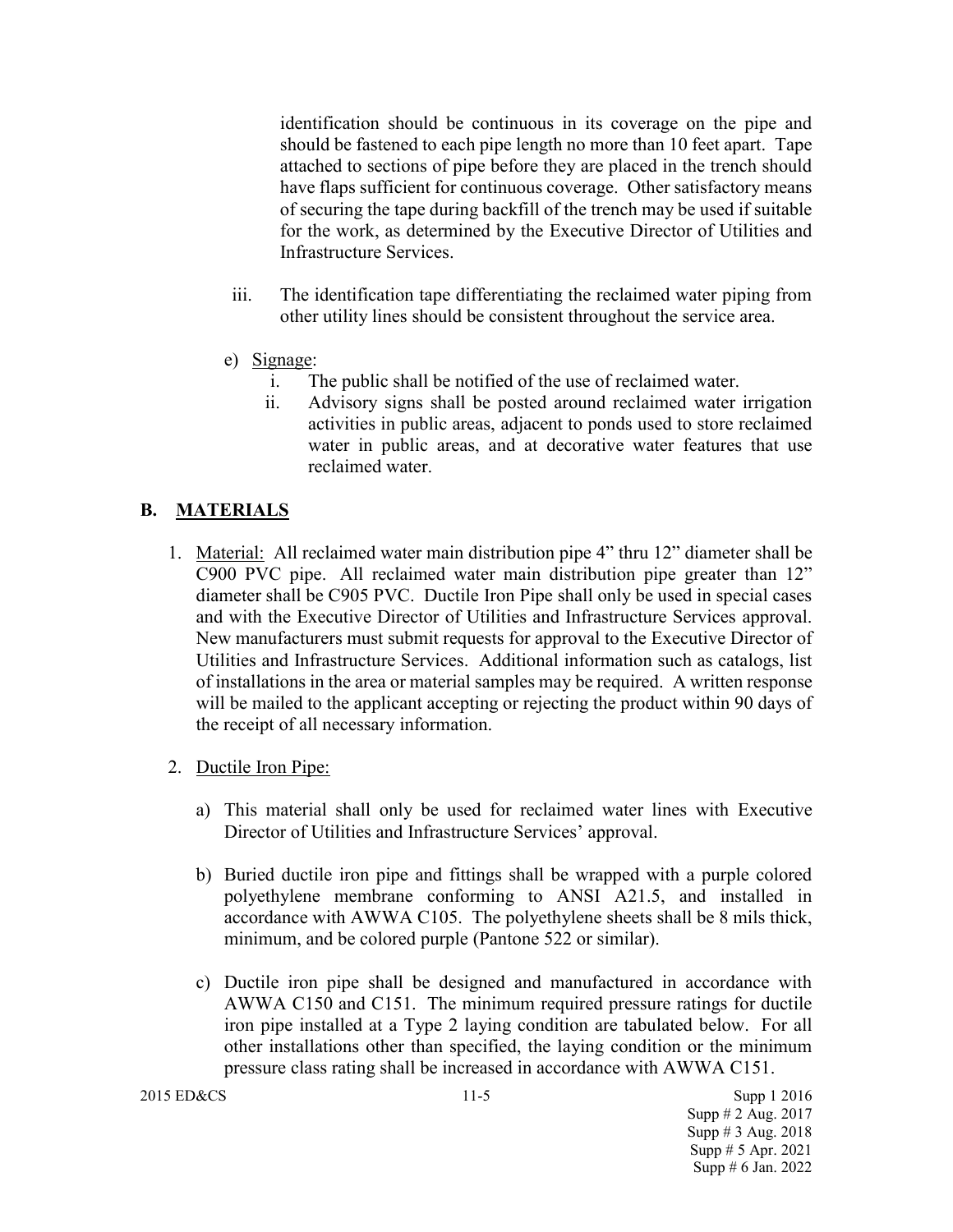| Pipe Diameter | Depth of Cover | Pressure Class |
|---------------|----------------|----------------|
| $6-8$ -inch   | $3-20$ feet    | $350$ psi      |
| $10-12$ -inch | $3-14$ feet    | $350$ psi      |
| $14-20$ -inch | $3-10$ feet    | $250$ psi      |
| $24-64$ -inch | $3 - 8$ feet   | $150$ psi      |

d) Pipe joints shall be of the push-on type as per AWWA C111. Pipe lining shall be cement mortar with a seal coat of bituminous material in accordance with AWWA C104. Galvanized steel pipe will not be allowed as a material for reclaimed water mains or reclaimed water service lines.

## 3. PVC Pipe:

- a) PVC pipe (4" to 12") shall be designed and manufactured in accordance with AWWA C900. PVC pipe larger than 12" shall be designed and manufactured in accordance with AWWA C905. The PVC pipe shall be made of virgin PVC resin that provides chemical and physical properties that meet or exceed cell class 12454-B as defined in ASTM D1784. All PVC pipe shall be supplied in standard laying lengths of 20 feet. Pipe shall be furnished in factory packaged units, with each joint plainly marked with the manufacturer's name, pressure class, size, etc. PVC pipe shall have integral wall, bell and spigot joints fabricated with elastomeric gaskets that meet or exceed the performance requirements of ASTM D3139 and F477. Fittings used on PVC pipe shall be AWWA C153 compact ductile iron fittings.
- b) All PVC pipe supplied for reclaimed water applications shall be color coded purple (Pantone 522 or similar) as required by15A NCAC 02U – Reclaimed Water).
- c) Furnish pipe for the following minimum pressure classes as indicated. Diameter 4"-12", C900 Pressure Class 150, SDR 18 Diameter 14" and larger, C905 Pressure Class 165, DR18.
- 4. Steel Encasement for reclaimed water pipes are required for the following Street Classifications to avoid traffic disruption in the future:
	- Controlled Access Highway

For carrier pipes that employ cathodic protection anticorrosion systems, the carrier and casing pipes shall be effectively insulated from one another. Carrier and casing shall be cathodically protected as a unit.

See Section 5.03 Boring and Jacking for more casing pipe size requirements.

2015 ED&CS 11-6 Supp 1 2016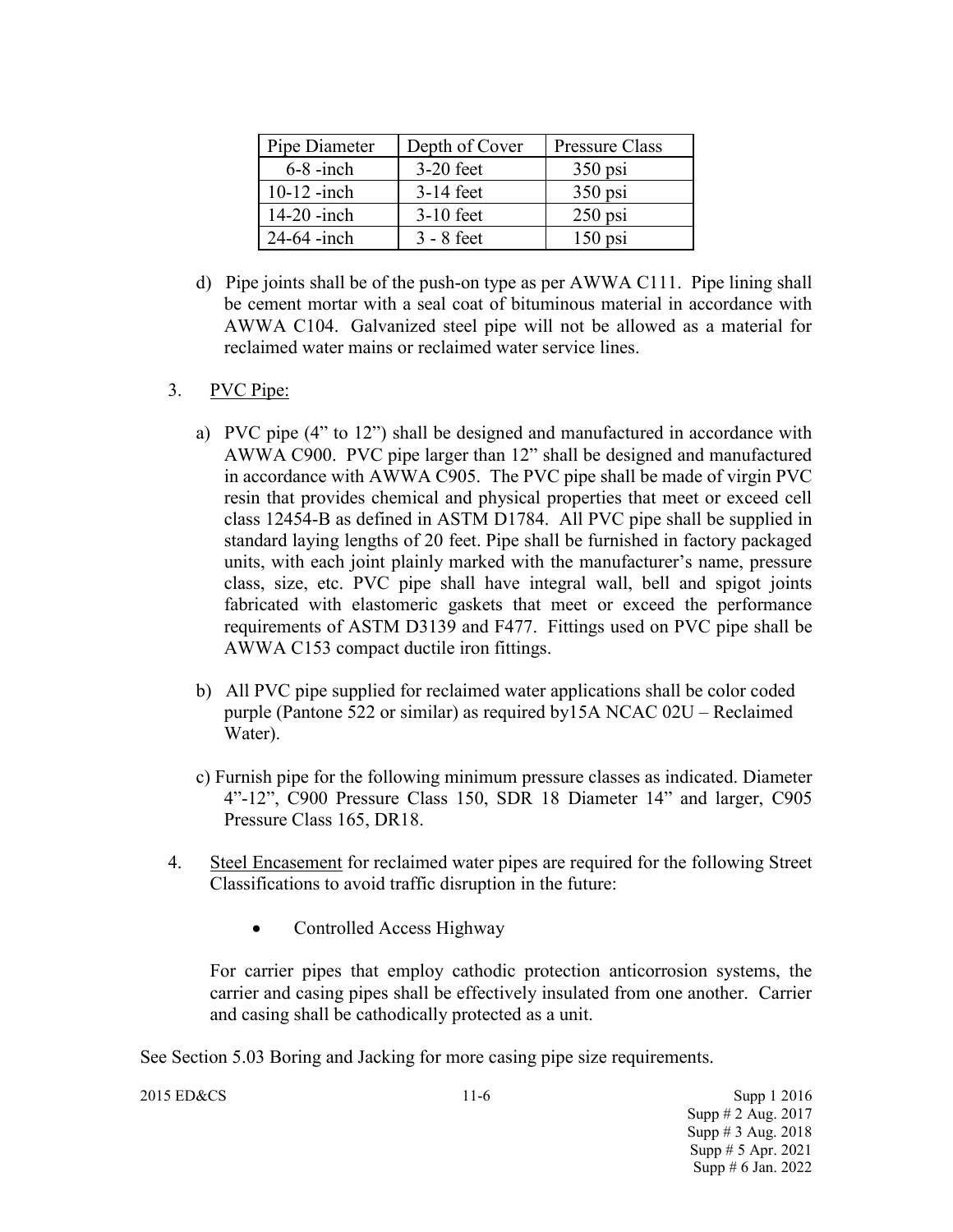## **C. INSTALLATION**

- 1. Ductile iron pipe shall be installed in accordance with the requirements of AWWA C600 and the Ductile Iron Pipe Handbook published by the Ductile Iron Pipe Research Association. At a minimum, all ductile iron pipe shall be installed at a Type 2 laying condition as specified by AWWA C600.
- 2. PVC pipe shall be installed in accordance with AWWA C605. At a minimum, all PVC pipe shall be installed at a Type 3 laying condition as specified by AWWA C605.
- 3. Materials at all times shall be handled with mechanical equipment or in such a manner to protect them from damage. At no time shall pipe and fittings be dropped or pushed into ditches.
- 4. Pipe and fitting interiors shall be protected from foreign matter and shall be inspected for damage and defects prior to installation. In the event foreign matter is present in pipe and fittings, it shall be removed before installation. Open ends of pipe shall be plugged or capped when pipe laying is not in progress.
- 5. All pipes shall be in nominal lengths of eighteen or twenty feet and shall be installed with at least 48 inches of cover below the finished subgrade. Pipe shall be laid on true lines as directed by the Executive Director of Utilities and Infrastructure Services. Trenches shall be sufficiently wide to adjust the alignment. Bell holes shall be dug at each joint to permit proper joint assembly. The pipe shall be laid and adjusted so that the alignment with the next succeeding joint will be centered in the joint and the entire pipeline will be in continuous alignment both horizontally and vertically. Pipe joints shall be fitted so that a thoroughly watertight joint will result. All joints will be made in conformance with the manufacturer's recommendations for the type of joint selected. All transition joints between different types of pipe shall be made with transition couplings approved on shop drawings showing the complete assembly to scale.
- 6. Prior to beginning construction, the Contractor shall contact local utility companies and verify the location of existing utilities. The Contractor shall be completely and solely responsible for locating all existing buried utilities inside the construction zone before beginning excavation. The Contractor shall be solely responsible for scheduling and coordinating the utility location work. When an existing utility is in conflict with construction, it shall be exposed prior to beginning construction to prevent damage to the existing utility.
- 7. Valves in the existing Town of Holly Springs water system shall not be operated without a minimum notice of 24 hours to the Executive Director of Utilities and

```
2015 ED&CS 3upp 1 2016
```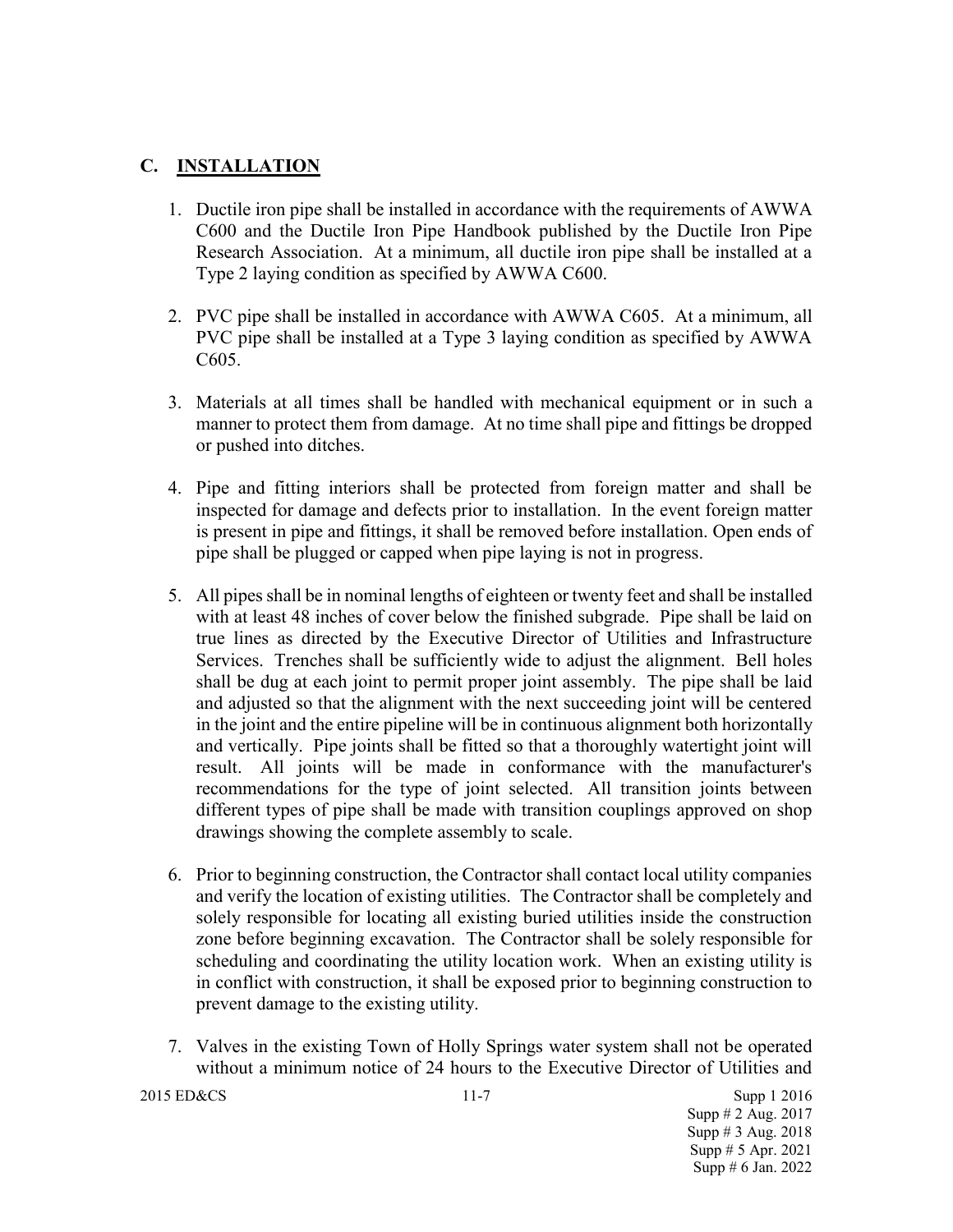Infrastructure Services and the Director of Public Utilities. The Contractor shall operate valves only in accordance with Town of Holly Springs Engineering Design and Construction Standards.

# **11.02 VALVES AND APPURTENANCES**

# **A. VALVES**

- 1. General
	- a) Valves shall be installed on all branches from feeder reclaimed water mains according to the following schedule: 4 valves at crosses; 3 valves at tees. When a loop section of reclaimed water line is connected back into the feeder reclaimed water main within a distance of 200 feet or less, only one valve will be required in the feeder reclaimed main. Reclaimed water main extensions or mains extending at a project phase line shall include a valve and one additional standard length of pipe with a cap and a temporary blow-off assembly.
	- b) Where no reclaimed water line intersections are existing, a main line valve shall be installed at every 100 feet per 1-inch diameter main up to a distance of 1000 feet between valves. In addition, the Town of Holly Springs reserves the right to require additional isolation valves where necessary for efficient operation and maintenance.
	- c) Valves shall be properly located, operable and at the correct elevation. All valves and reducers shall be rodded to the tee or cross if one is located within 10 feet as shown in the Details. If reducers cannot be rodded, concrete blocking or other restraining methods will be required. The maximum depth of the valve nut shall be 5 feet. When valve extension kits are used, they must be manufactured by the same company which manufactured the valve.
- 2. Combination Air Valves
	- a) Combination air valves shall be installed at all high points of reclaimed water lines 12" inches in diameter or larger and at other locations as directed by the Town of Holly Springs. The reclaimed water main shall be installed at a grade which will allow the air to migrate to a high point where the air can be released through an air valve. A minimum pipe slope of 1 foot in 500 feet should be maintained. The valve shall have a minimum two (2) inch NPT inlet and 200- PSIG working pressure. Combination air valves shall be sized by the Engineer and approved by the Town of Holly Springs.
	- b) Combination air valves shall be of the single housing style that combines the operation of both an air/vacuum and air release valve. The valve must meet the requirements of AWWA C512 and be installed in accordance with the Details.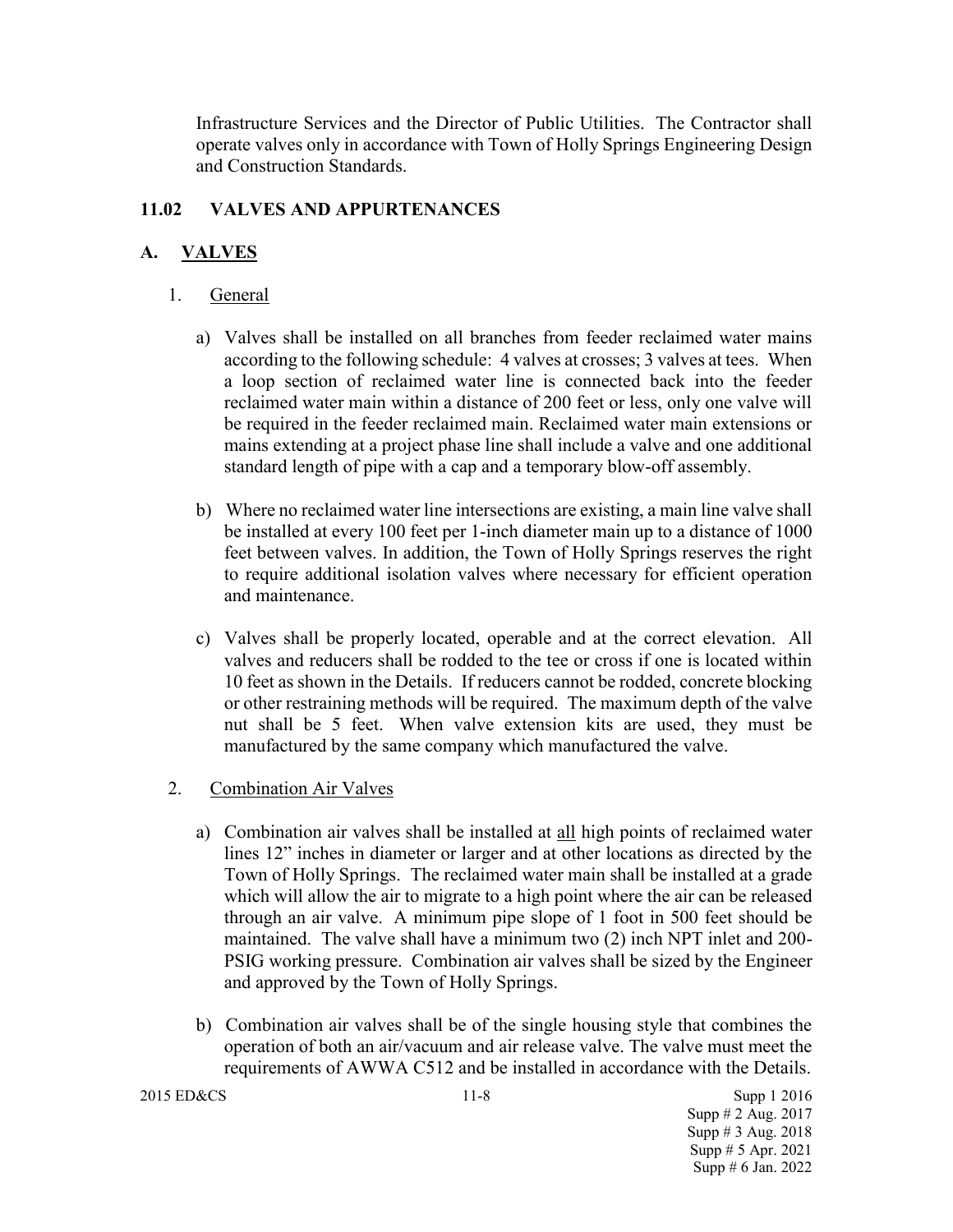- c) Manholes installed for the combination air valves shall meet all requirements of Section 7.00.
- 3. Gate Valves
	- a) Gate valves 2 inches and greater shall meet all requirements of AWWA C500 for a working pressure of 200 psi. All gate valves shall be mechanical joint with iron body, bronze mounting double disc parallel seat type with a non-rising stem and open left with a double O-ring seal.
	- b) Gate valves, up to and including 12 inches, shall be installed in a vertical position.
	- c) Gate Valves 16 inches and larger must be approved by the Executive Director of Utilities and Infrastructure Services. They may be installed horizontally and equipped with bevel gears, grease case, rollers, tracks scrapers, and a bypass located on the side of the body (fully revolving disc valves shall not require rollers), or vertically and be equipped with spur gears enclosed in a grease case and with a bypass located on the side of the body. In either case, the roller and scraper operators shall be installed in a manhole that meets all requirements of Section 7.00.
- 4. Resilient Seat Wedge Gate Valves: Resilient seat wedge gate valves shall be manufactured in accordance with AWWA C509 for a working pressure of 200 psi. All shall be mechanical joint with iron body, open left with a non-rising stem and two O-ring stem seals. All ferrous surfaces, both inside and outside, shall be protected by a fusion-bonded epoxy coating.
- 5. Butterfly Valves: Butterfly Valves may be installed in reclaimed water mains 24 inches or greater with the permission of the Executive Director of Utilities and Infrastructure Services. All butterfly valves shall meet the requirements of AWWA C504 with mechanical joints, 2 inch open left operating nut. Valves installed on reclaimed waterlines at depths greater than 6' (measured to top of pipe) shall be installed in a manhole (see Section 7.00) as shown in the Details. Valves designated by the Town of Holly Springs to potentially have a remote actuator shall be installed in a manhole (see Section 7.00) as shown in the Details.
- 6. Valve Boxes
	- a) Valve boxes shall be cast iron, screw or telescopic type, with a 5-inch opening. Valve box ring adjustments will not be allowed. All valve boxes shall be furnished with an approved operating key which shall allow operation by authorized personnel only.

2015 ED&CS 11-9 Supp 1 2016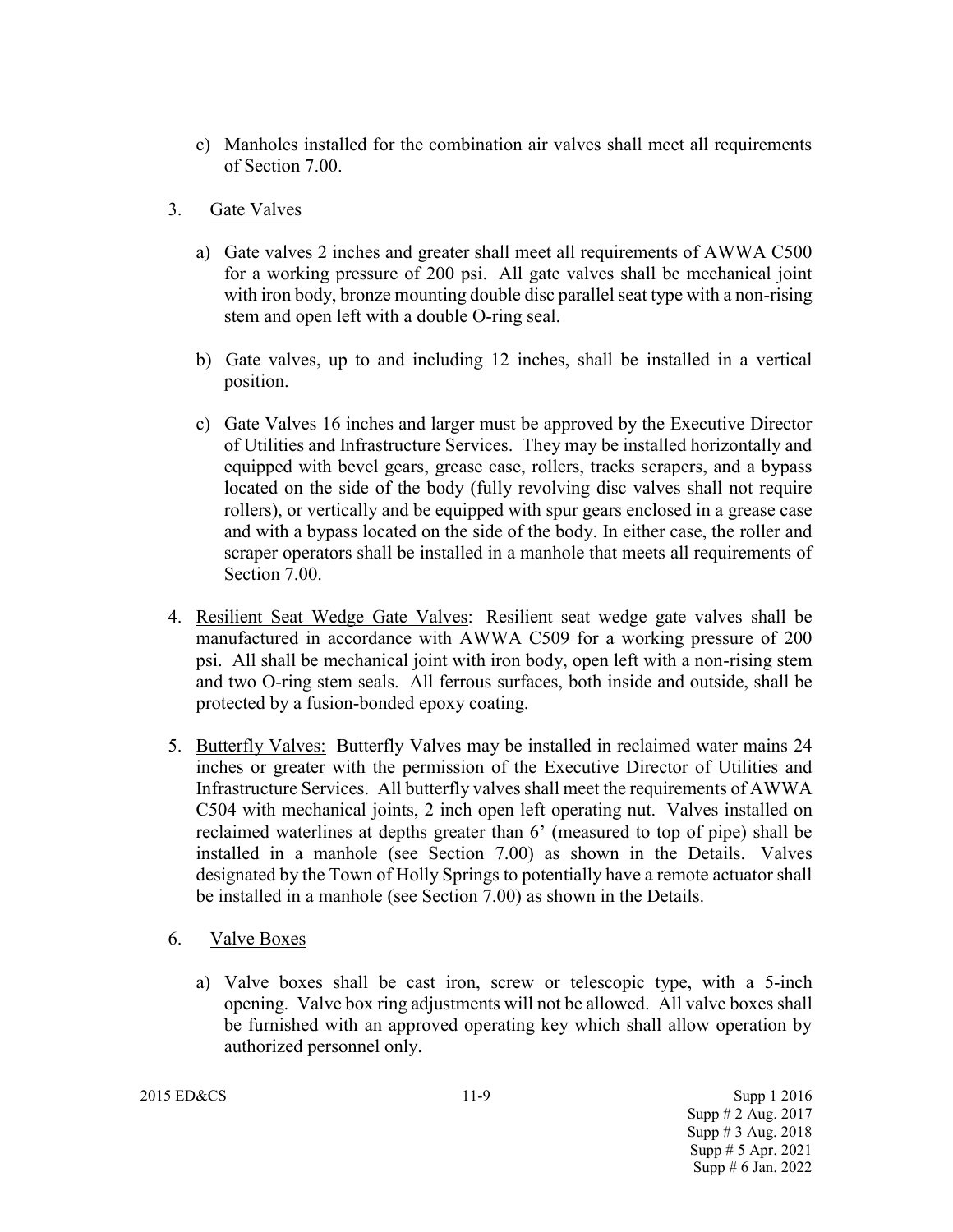- b) Valve box covers shall be square in shape (NOT round) and shall be designed for AASHTO H-20 truck loadings. All valve box covers shall be of noninterchangeable shape with potable water covers, and cast on the top surface with a recognizable inscription indicating "Reclaimed Water". All valve box covers shall be painted purple (Pantone 522 or similar).
- c) The valve box shall be centered over the wrench nut and seated on compacted backfill without touching the valve assembly. All valve boxes shall be encased in a trowel finished 2' x 2' x 6" pad of 3000-psi concrete beneath the asphalt with the cover flush with the top of the pavement or flush with the finished grade. Precast concrete valve box encasements may not be used for valve box encasement outside of paved areas. The maximum depth of the valve nut shall be 5 feet. When valve extension kits are used, they must be manufactured by the same company that manufactured the valve.

# **B. APPURTENANCES**

1. Pipe Fittings: Pipe fittings shall be cast or ductile iron designed and manufactured as per AWWA C110. Sizes of fittings up to and including 12 inches shall be designed for an internal pressure of 250 psi, and larger size fittings shall be designed for an internal pressure of 150 psi. Compact ductile iron mechanical joint fittings designed and manufactured as per AWWA C111 are also acceptable. Joints for fittings shall be mechanical and lined with cement mortar with a seal coat of bituminous material, all in accordance with AWWA C104.

## 2. Blowoffs

- a) Blowoffs installed at the end of cul-de-sacs shall be a minimum of 2 inches. Blowoffs installed on transmission and distribution mains shall be a minimum of 2 inches. Where there is not sufficient pressure to thoroughly flush the system, a larger blowoff will be required.
- b) Blowoff assemblies shall be constructed as shown in the Details. The valves shall be gate type with a non-rising stem and a 2-inch operating nut, O-ring seals and screwed ends. A full-size valve is required on mains that are planned to be extended.
- c) Blowoffs shall be directed in a non-erosive manner to a stabilized grassed area at least 50 ft. from a jurisdictional feature or directed into the closest sanitary sewer manhole. Blowoffs installed at the end of cul-de-sacs should be tied into a sanitary sewer manhole where available.

3. Thrust Restraint: Reaction blocking for all fittings or components subject to hydrostatic thrust shall be securely anchored by the use of concrete thrust blocks poured in place or restrained joint piping as described below

2015 ED&CS 11-10 Supp 1 2016 Supp # 2 Aug. 2017 Supp # 3 Aug. 2018 Supp # 5 Apr. 2021 Supp # 6 Jan. 2022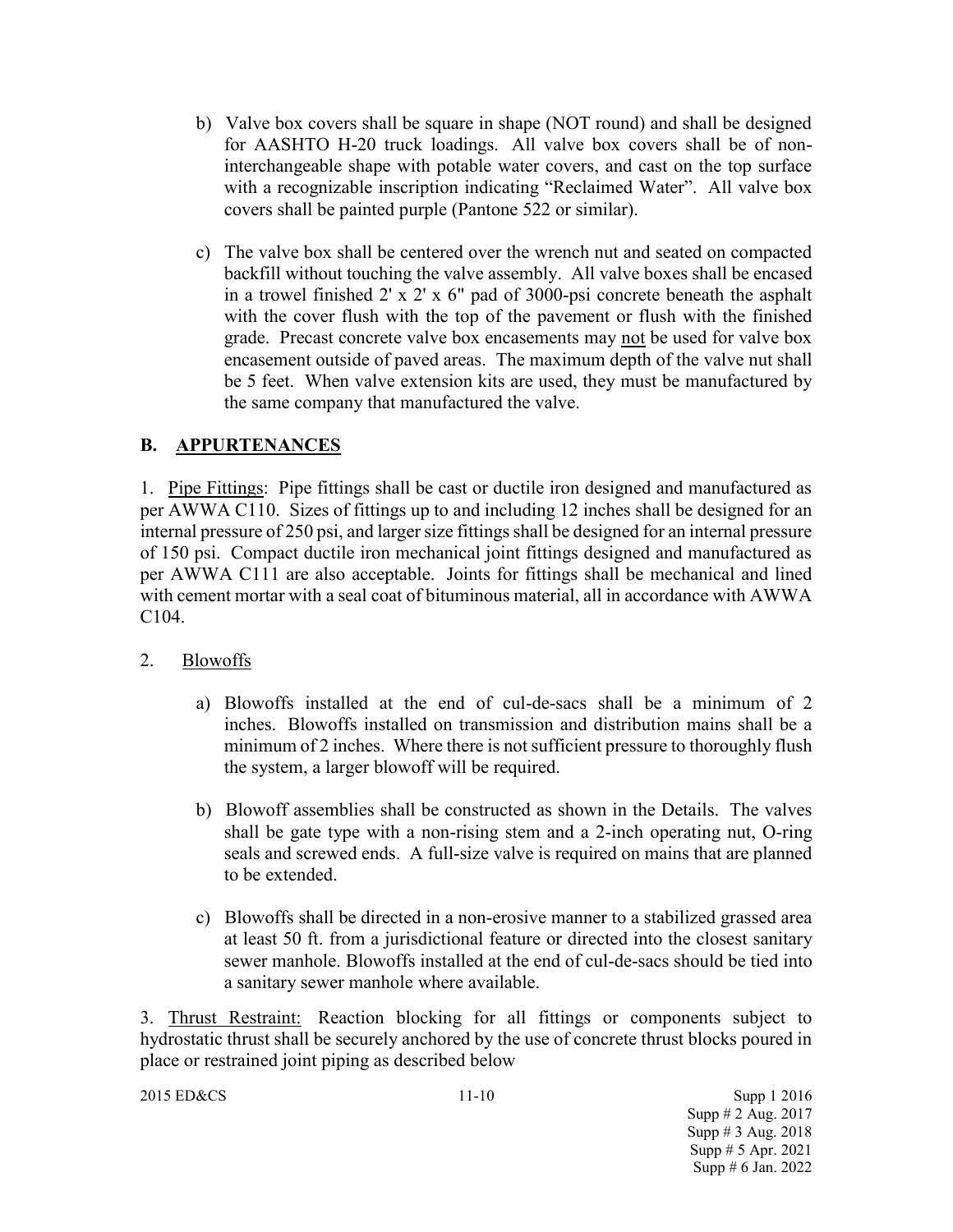- a. Concrete thrust blocks shall be poured in place with reaction areas as shown in the Details. No concrete shall interfere with the removal of fittings. Material for reaction blocking shall be 3000 psi concrete. A minimum 4 mil plastic shall cover the fitting to ensure that no concrete will interfere with removal of the fitting.
- b. PVC Bell Joint Restraint All PVC bell joints shall be restrained for both C900 and C905 PVC pipe. The bell joint restraint shall consist of either an approved restrained PVC joint provided by the same manufacturer of the PVC pipe or an approved bell joint restraint harness. All bell joint restraint harness assemblies shall be made of ductile iron pipe (DIP), coated with a manufacturer applied epoxy coating or polyester powder coating, including stainless steel bolts, nuts and rods. The bell joint restraint harness shall be manufacturer approved for use with PVC pipe and rated for at least 200-psi with a 3:1 safety factor.
- c. All valves and fittings shall be restrained to C900 or C905 pipe with an approved wedge action retainer gland or other approved restraining method. All DIP fittings for reclaimed water use shall be identified by purple painting or wrapping with polyethylene wrap (Pantone 522 or similar). Alternative restraining methods and mechanical joint restraints may be used upon approval by the Executive Director of Utilities and Infrastructure Services.

# **11.03 RECLAIMED WATER SERVICE TAPS**

## **A. DESIGN**

- 1. Individual reclaimed water services, and multiple branch services, shall be provided from the reclaimed water main to each reclaimed water meter for single customer locations in accordance with the Details. All connections shall be made by wet taps. Service connections shall be made perpendicular to the reclaimed water main and shall run straight to the reclaimed water meter.
- 2. All reclaimed water meter boxes and vaults shall be located at the edge of the serviced lot's right of way or easement. Reclaimed water meter boxes shall not be placed in streets, sidewalks, parking areas or obstructed by fencing or buildings. Exceptions to these conditions will be at the direction of the Executive Director of Utilities and Infrastructure Services.
- 3. Service taps to existing reclaimed water mains shall be made by the Town of Holly Springs. Service taps to new reclaimed water mains shall be made by the Contractor in accordance with the Specifications.
- 4. Water meters shall be sized based on applicant water budget calculations using the approved method. Water meter size shall be determined from the following table;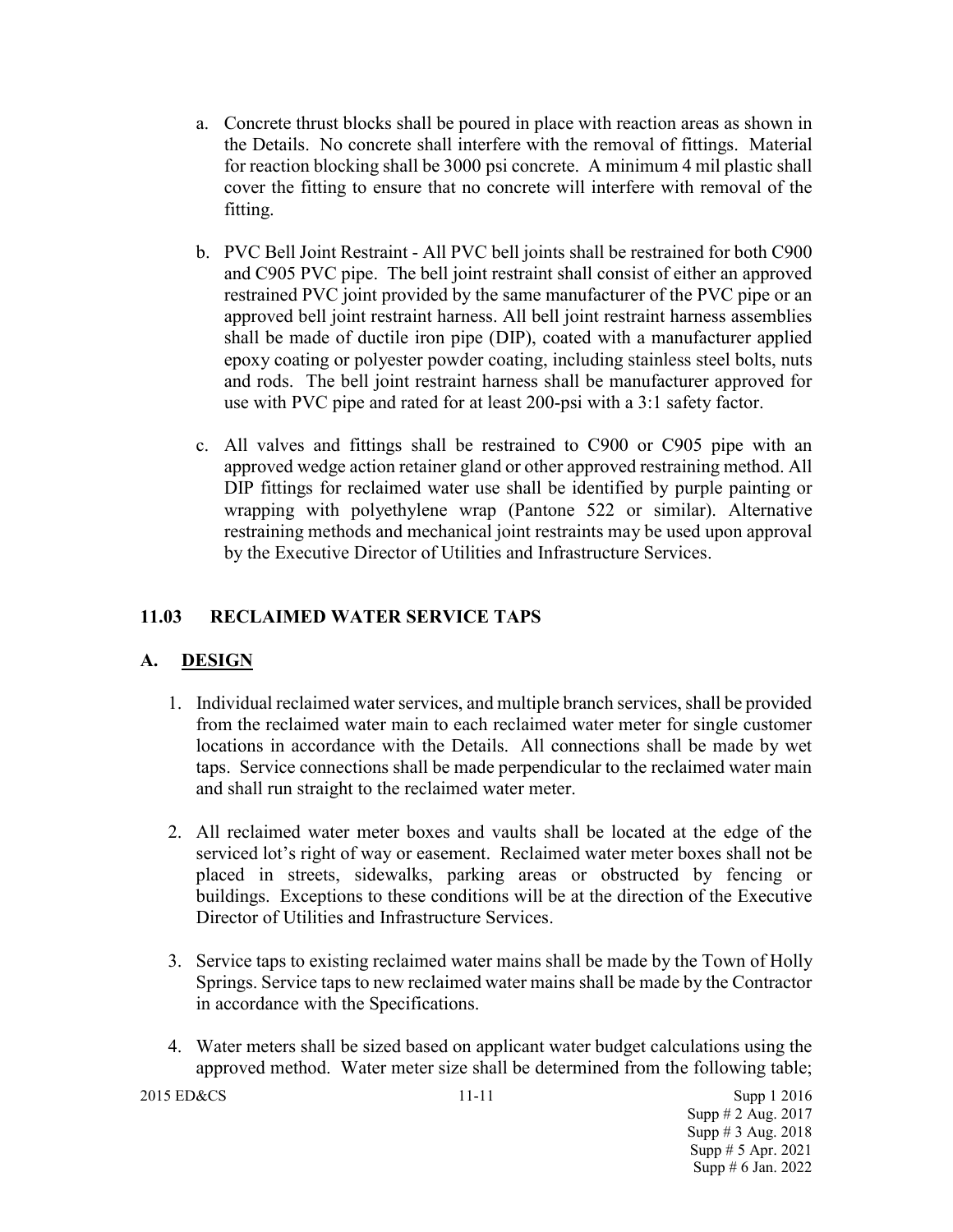or as otherwise specified by the Executive Director of Utilities and Infrastructure Services. Multiple branch services size shall be determined by the designer.

| <b>METER SIZING GUIDE</b>                                                                                                                         |             |  |
|---------------------------------------------------------------------------------------------------------------------------------------------------|-------------|--|
| Meter Size                                                                                                                                        | Flow Range  |  |
| (inches)                                                                                                                                          | (GPM)       |  |
| $3/4$ " PD                                                                                                                                        | $0 - 20$    |  |
| $1"$ PD                                                                                                                                           | $20 - 50$   |  |
| $1\frac{1}{2}$ PD                                                                                                                                 | $50 - 100$  |  |
| 2"C                                                                                                                                               | $100 - 200$ |  |
| 3"C                                                                                                                                               | $200 - 400$ |  |
| 4"C                                                                                                                                               | $400 - 600$ |  |
| $PD = Positive Displacement$<br>$T =$ Turbine (may be required on a case-by-case basis)<br>$C =$ Compound (must be sized on a case-by-case basis) |             |  |

5. Service taps greater than 2 inches shall be made by a Contractor of the Developer.

# **B. MATERIALS**

1. Taps:

Direct taps shall not be allowed on C900 or C905 PVC mains. The maximum allowable size for saddle taps is 2". All taps larger than 2-inches shall be installed by inline fittings or tapping sleeves. All tapping of C900 or C905 PVC mains shall be implemented with shell type cutting tools classified for use with PVC pipe that retains the coupon cut while penetrating the pipe wall, use of twist drill bits and auger bits shall be prohibited.

The maximum size of direct taps without a fitting, tapping sleeve or saddle for ductile iron mains shall be as follows:

| <b>Main Size (inches)</b> | Tap Size (inches) |
|---------------------------|-------------------|
| $4$ " main                | $3/4$ " tap       |
| $6$ " main                | $1$ " tap         |
| 8" main                   | $11/4$ " tap      |
| $10$ " main               | $11/2$ " tap      |
| $\frac{12}{2}$ main       | $2$ " tap         |

2015 ED&CS 11-12 Supp 1 2016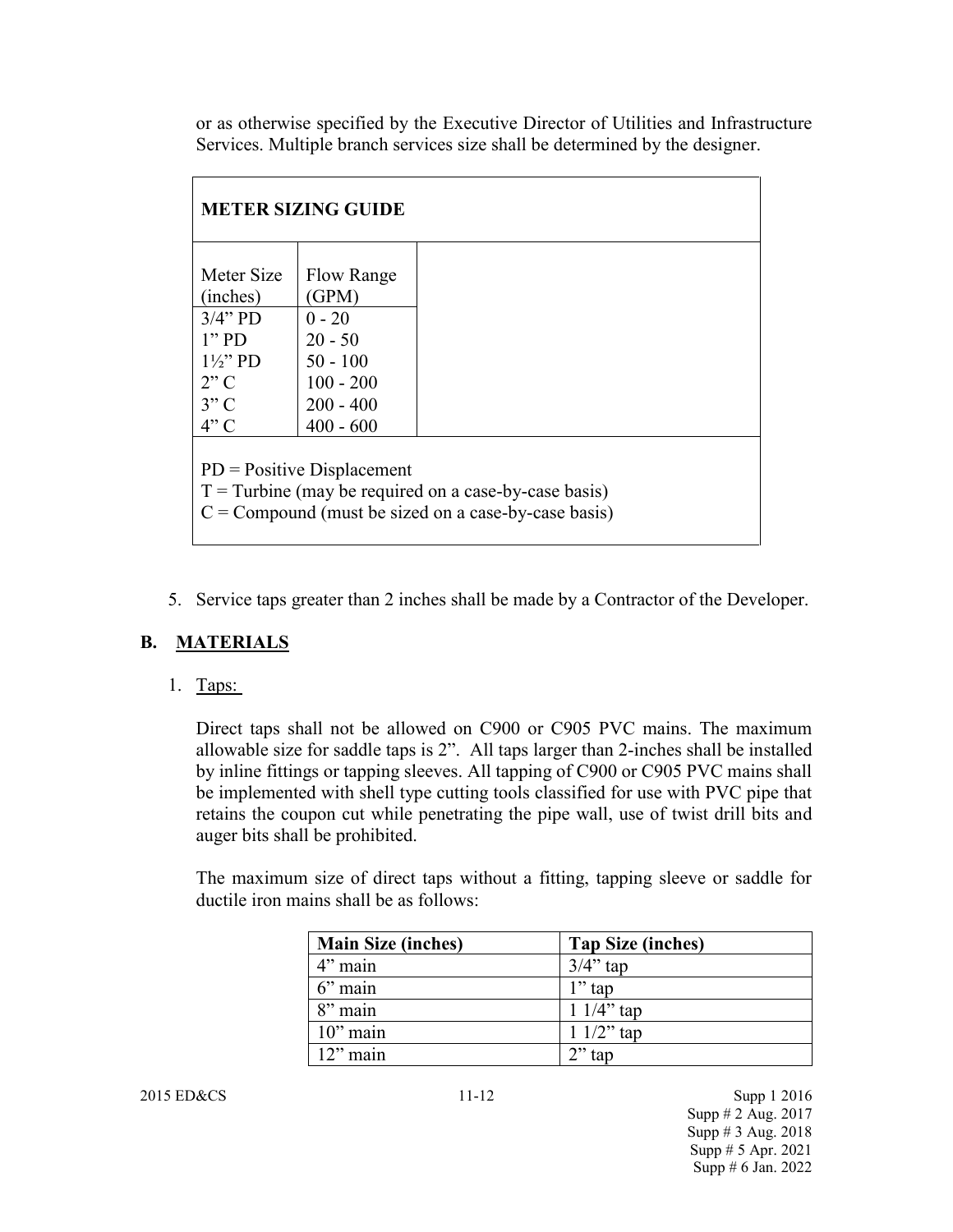- 2. Tapping Sleeves: Tapping Sleeves shall be made of either cast iron or stainless steel. The sleeve shall be two-piece with mechanical joint to the main line and flanged to the tapping valve. Cast iron shall meet AWWA C110 specifications. Stainless steel shall meet AWWA C223 specifications. All sleeves shall require full circumferential gasket. All tapping sleeves shall be manufactured and approved for installation on the specific main line pipe material (DIP, C900, C905).
- 3. Tapping Saddles: Tapping Saddles shall be used on reclaimed water mains 16 inches and larger. Saddles shall be made of ductile iron providing a factor of safety of 2.5 with a working pressure of 250 psi. Saddles shall be equipped with an AWWA C110 flange connection on the branch. Sealing gaskets shall be O-ring type, high quality molded rubber having an approximate 70 durometer hardness, placed into a groove on the curved surface of the saddles. Straps shall be alloy steel. The maximum size saddle outlet for each size of pipe to be tapped shall be as follows:

| Size pipe<br>to be tapped | Maximum size<br>Saddle Outlet |
|---------------------------|-------------------------------|
| 16"                       | Q»                            |
| 18"                       | Q»                            |
| 20                        | 10"                           |
| 24" and larger            | າ"                            |

- 4. Corporation Stops: Corporation Stops shall be ball type, made of brass and complete with a compression or flared coupling and AWWA Standard threads as per AWWA C800. Taps shall be located at 10:00 or 2:00 o'clock on the circumference of the pipe. Service taps shall be staggered alternating from one side of the reclaimed water main to the other and at least 12 inches apart. The taps must be a minimum of 24 inches apart if they are on the same side of the pipe. No burned taps will be allowed and each corporation stop will be wrapped with Teflon tape for ductile iron pipe reclaimed water mains. No tapping shall be made where rodding is placed.
- 5. Service Saddles: Service saddles shall be bronze body (85-5-5 waterworks brass) and double strap for taps with silicon bronze nuts conforming to ASTM A98 and factory installed grade 60 rubber gaskets. Service saddles shall be approved by the manufacturer for use on C900/C905 PVC mains.
- 6. Service Tubing: Copper service tubing shall be type K soft copper tubing per ASTM B88. No union shall be used in the installation of the service connection of 100-feet or less. The longest available length of service line shall be used with no unions (e.g. for 3/4 inch, only 1 union will be allowed for each 100 foot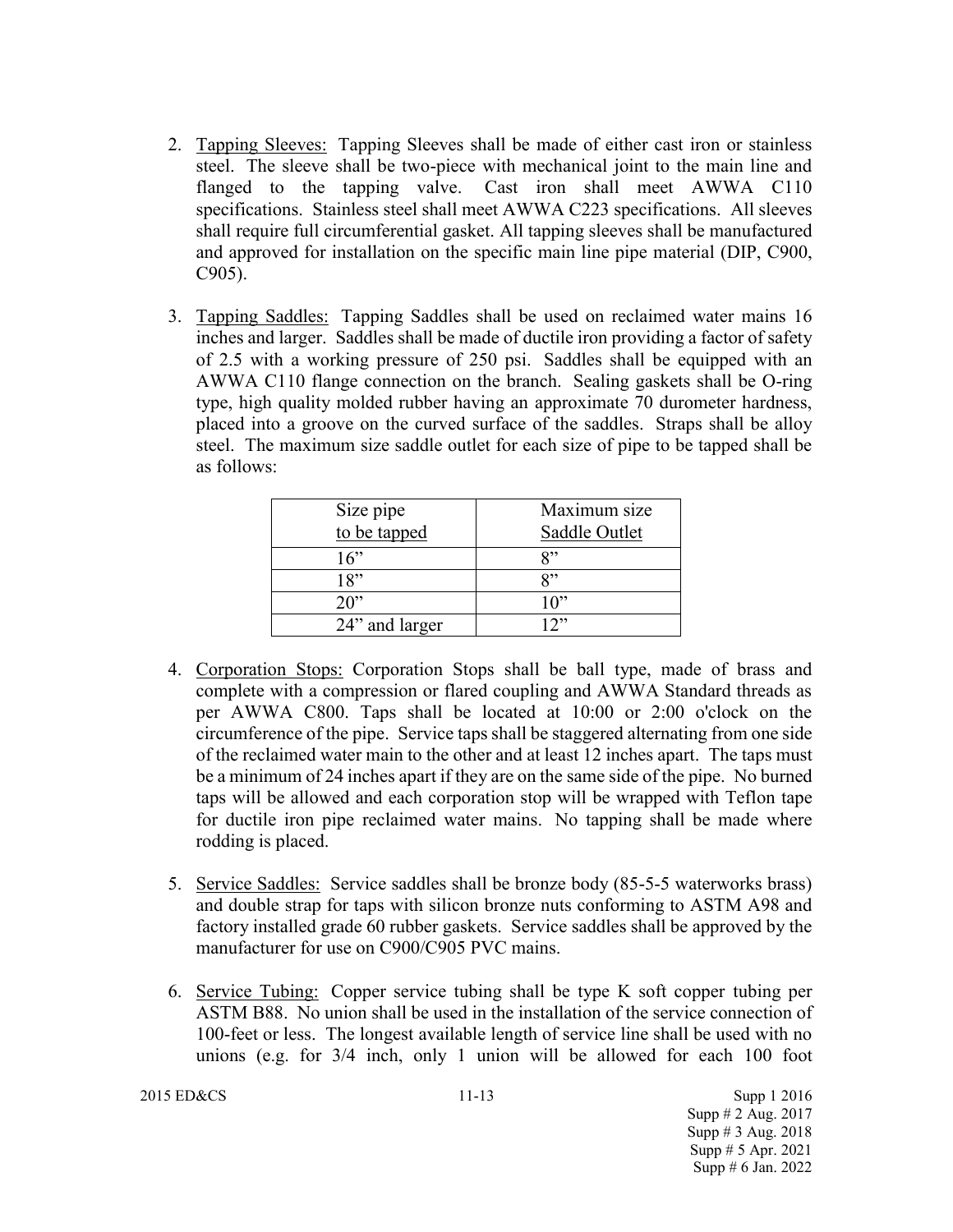section). Unions shall be made with flare type couplings. Copper service tubing shall be installed with a purple colored polyethylene wrap.

- 7. Coppersetters for ¾ and 1-inch Reclaimed Water Services: All ¾ and 1-inch reclaimed water services shall be installed with coppersetters as shown in the Details. All coppersetters shall be as manufactured by Mueller or Ford at the dimensions shown in the Details. All coppersetters shall be installed with a lockable angle ball valve assembly and outlet angle check valve on all size setters. Coppersetters shall be installed with flare fittings and all coppersetter assemblies shall be provided as shown in the Details with galvanized brace pipes for additional stability. All installations shall provide the coppersetter properly aligned with the meter box reader lid such that the meter is clearly visible below the reader lid.
- 8. Meter Boxes for <sup>3</sup>/<sub>4</sub>-inch services: <sup>3</sup>/<sub>4</sub>-inch meter boxes shall be light weight polymer concrete as shown in the Details. Meter boxes for ¾-inch reclaimed water services shall provide a cover opening of 11 X 18 inches and boxes shall measure at least 18-inches in depth. Meter boxes and covers shall be rated for "heavy duty" uses, such as alleys, driveways, parking lots, etc. Standard meter box covers shall not bolt down to the box. The box interior walls and covers shall be consistently colorcoded purple (Pantone 522 or similar). All covers shall include a 4 X 6 inch cast iron reader lid with the words "RECLAIMED WATER – DO NOT DRINK" cast into the lid in 1-1/2" tall lettering. The Town of Holly Springs reserves the right to require all meter box covers to include brackets and housing for "ITRON" compatible transponders for automated meter reading systems. All meter boxes and covers shall be installed as shown in the Details.
- 9. Meter boxes for 1-inch services: 1-inch meter boxes shall be light weight polymer concrete as shown in the Details. Meter boxes for 1-inch reclaimed water services shall provide a cover opening of 11 X 18 inches and boxes shall measure at least 18-inch in depth. Meter boxes and covers shall be rated for "heavy duty" uses, such as alleys, driveways, parking lots, etc. Standard meter box covers shall not bolt down to the box. The box interior walls and covers shall be consistently colorcoded purple (Pantone 522 or similar). All covers shall include a 4 X 6 inch cast iron reader lid with the words "RECLAIMED WATER – DO NOT DRINK" cast into the lid in 1½" tall lettering. The Town of Holly Springs reserves the right to require all meter box covers to include brackets and housing for "ITRON" compatible transponders for automated meter reading systems. All meter boxes and covers shall be installed as shown in the Details.
- 10. Meter boxes for 1½ and 2-inch services: 1 1/2" and 2" meter boxes shall be light weight polymer concrete as indicated in the Standard Details. All meter box interiors and covers shall be consistently color-coded purple (Pantone 522 or similar). Covers shall be marked on the top surface with a recognizable inscription indicating "RECLAIMED WATER – DO NOT DRINK" in 1-1/2" tall

2015 ED&CS 11-14 Supp 1 2016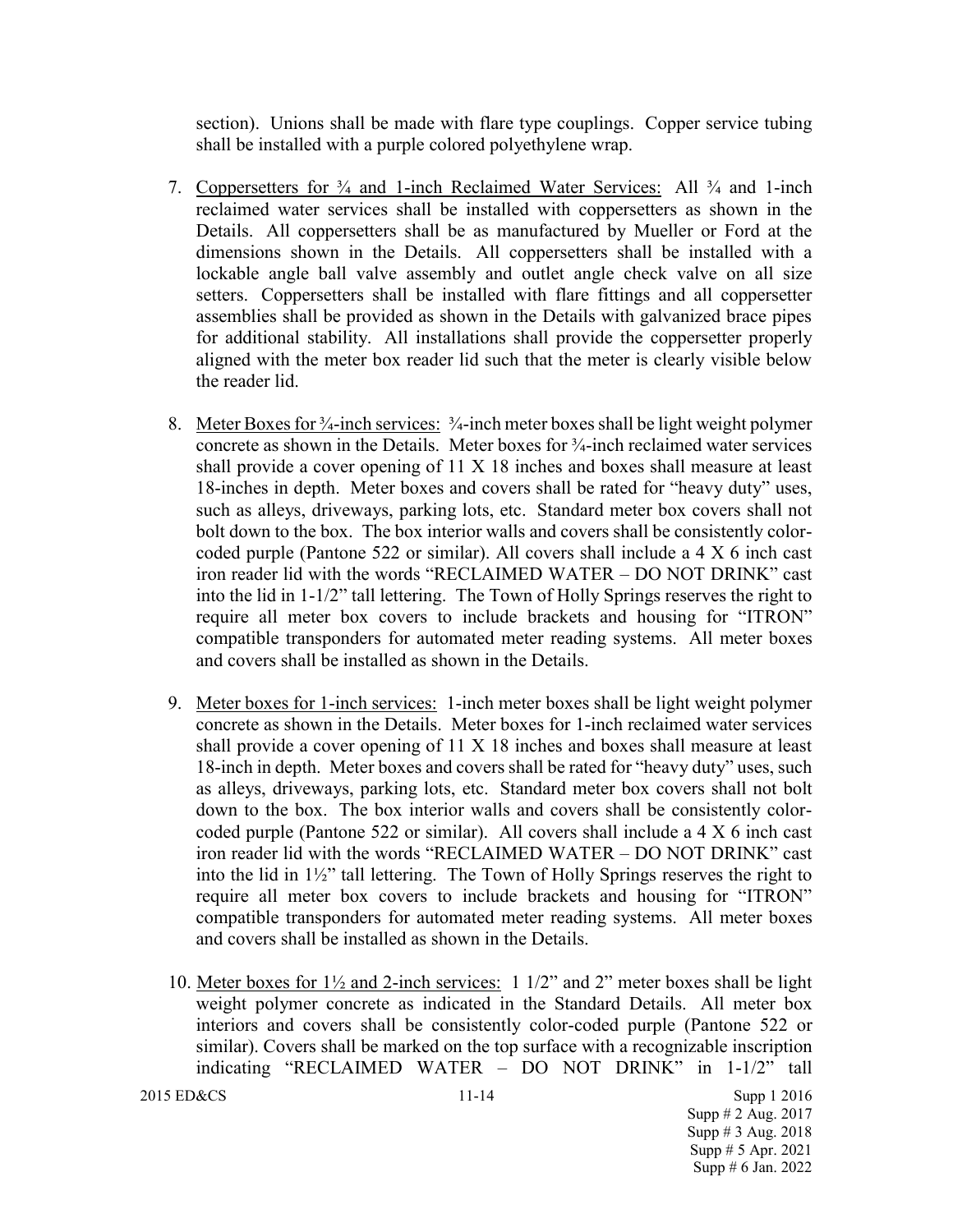lettering. Piping for 1 1/2 and 2 inch reclaimed water meters shall be constructed from brass and copper tubing and shall be equipped with angled check valve outlets and by-pass flanged valve or by-pass flanged ball valve inlets. The box shall have an open bottom to allow drainage through stone.

- 11. Meter Vaults: Meter vaults and access doors within street right of way shall meet HS-20 loading requirements and shall be located outside of travel areas. The access double doors shall be aluminum with a flush drop lift handle, stainless steel hinges and bolts, a stainless steel slam lock, an automatic hold open arm, and compression springs to allow for easy opening. Covers shall be marked on the top surface with recognizable inscription indicating "Reclaimed Water-Do Not Drink"
- 12. Reclaimed Water Meters: Reclaimed water meters for ¾" to 2" services will be provided by the Town of Holly Springs. Larger meters shall be provided by the developer as directed by the Executive Director of Utilities and Infrastructure Services. Reclaimed water meters, registers and covers shall be purple (Pantone 522 or similar).

# **11.04 RECLAIMED WATER IRRIGATION SYSTEMS**

# A. **GENERAL**

All reclaimed water irrigation systems within public street right of way require an encroachment agreement from the Town of Holly Springs or NCDOT prior to installation. Plans designating the location, size, material, and depth shall be submitted with the agreement application to the Engineering Department.

Pipe material for the irrigation mainline proposed to be used within the public right of way shall be Schedule 40 PVC or greater. All pipe, fittings, and appurtenances shall be purple (Pantone 522 or similar). A minimum depth of 2 feet of cover shall be provided.

A soil evaluation is necessary in order to determine the loading rate for irrigation permits. All development within the reclaim service area will need to complete an independent soil evaluation prior to submitting a reclaim irrigation permit.

All reclaimed water irrigation systems are required to secure permits from the Code Enforcement Department and the Utilities and Infrastructure Services prior to installation and shall be inspected after installation. A separate meter is required for irrigation systems.

For single family irrigation design, a CID, PE, or LA is required to develop the plan. For non-single family irrigation system designs, a PE must develop the plan.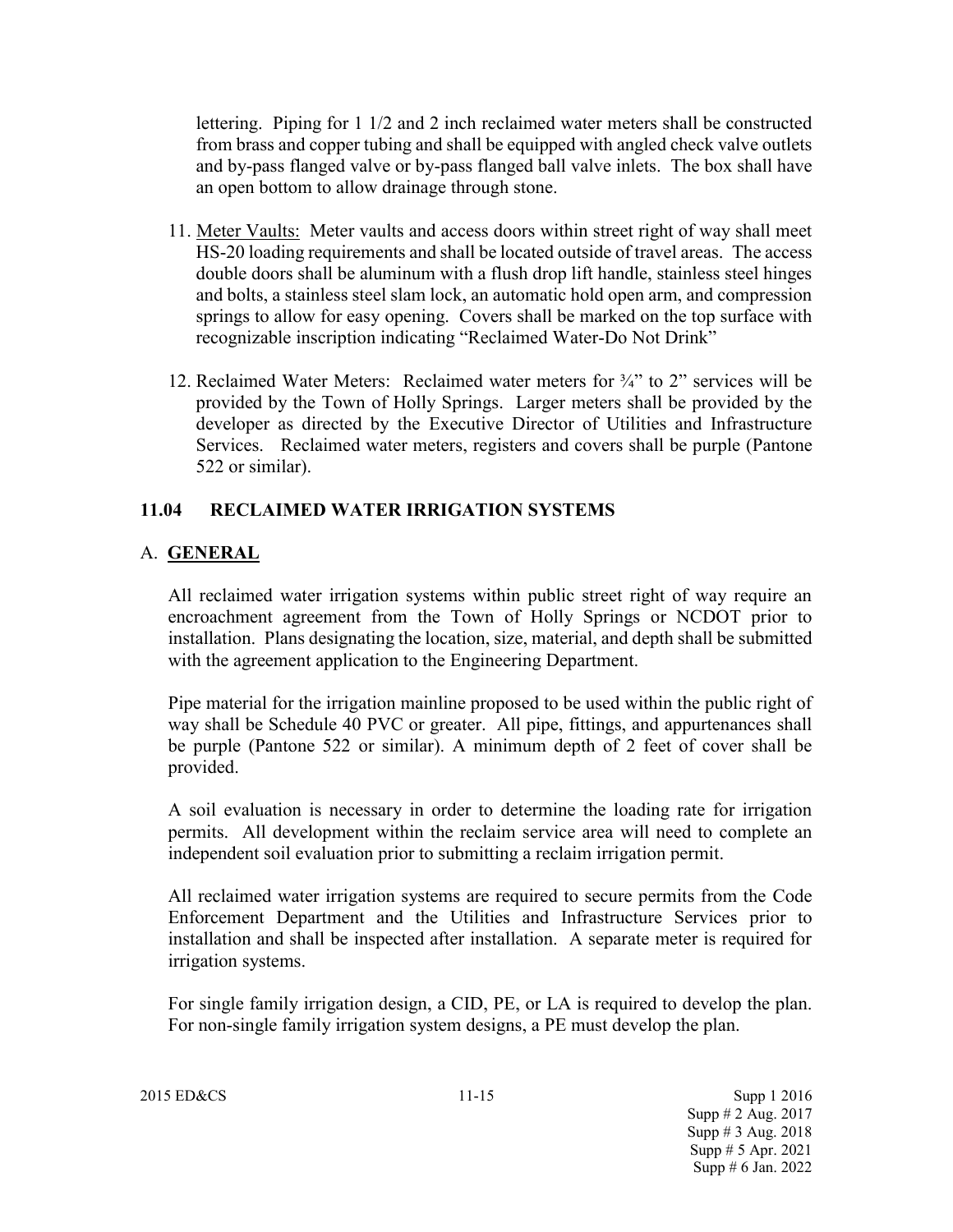Impoundments for reclaimed water storage for large scale irrigation systems or aesthetic/decorative water features shall be designed in accordance with 15A NCAC 02U – Reclaimed Water.

Service lines from mainline tap to the meter are installed and identified per the Town of Holly Spring's Standard Details. There shall be no direct cross-connection between potable and reclaimed water supplies.

## B. **DESIGNS**

Sprinklers chosen and located to maintain the following setbacks from the irrigation area to the following features:

1.) 25 feet from surface waters [perennial and intermittent streams, wetlands] not classified as tidal salt waters or high-quality water (SA).

2.) 100 feet from surface waters [perennial and intermittent streams, wetlands] classified as tidal salt waters or high-quality water (SA).

3.) 100 feet from any water supply well (not including monitoring wells).

4.) Sprinklers located on a steep slope have check valves installed on all the heads on that irrigation zone.

5.) No mainlines or valves shall be allowed within the utility/devil strip. Laterals will be allowed and shall be placed within 1 ft of sidewalk.

6.) The zoning of the irrigation system must allow that plants with different water requirements (such as grass and shrubs) are on separate zones. In addition, the irrigation design should consider the different microclimates found in most landscapes (such as north facing grass areas vs. south facing grass areas) and separate those microclimates into zones. These zoning practices may add slightly to the installation cost of an irrigation system, but can have a dramatic effect on system efficiency.

7.Guidelines on pressure at the head/emitter: Spray Heads 20 to 35 psi; gear rotors 60 psi or less; impact rotors 60 psi or less; drip emitters 40 psi or less.

8.Large commercial systems which have the potential to place undue burdens (demand or pressure requirements) on the Town of Holly Springs' public reclaimed distribution system must include on-site storage and/or pumping facilities. This determination will be made by the Executive Director of Utilities and Infrastructure Services. Design, operation, and maintenance of such on-site facilities shall be the sole responsibility of the applicant. These additional facilities must be designed in accordance with 15A NCAC 02U – Reclaimed Water.

2015 ED&CS 11-16 Supp 1 2016 Supp # 2 Aug. 2017 Supp # 3 Aug. 2018 Supp # 5 Apr. 2021 Supp # 6 Jan. 2022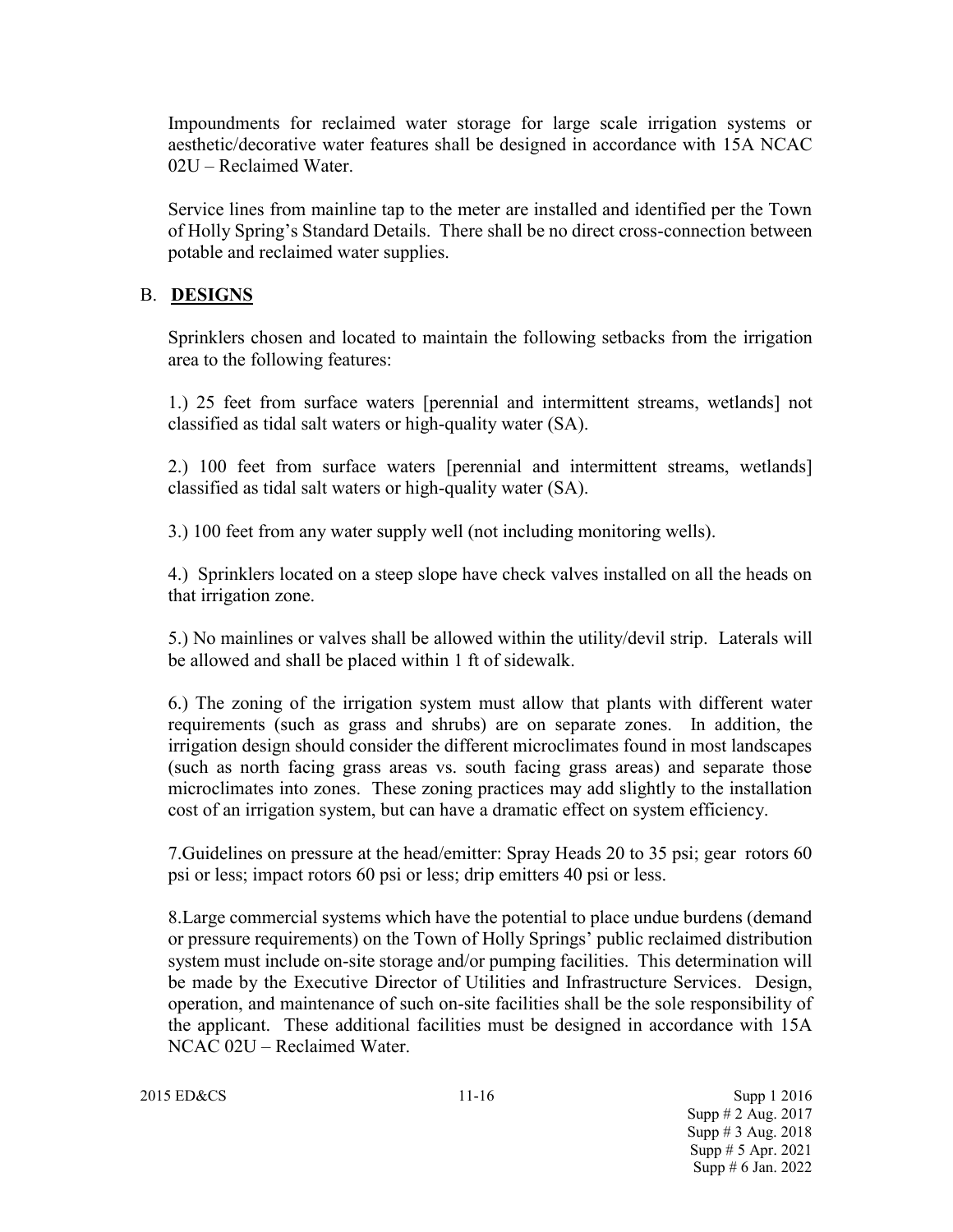9.Rain sensors must be installed to reduce the likelihood of overwatering. Rain sensors are required to remain in service at all times to prevent overwatering and/or ponding of reclaimed water.

## C. **STREET CROSSING**

All irrigation line street crossings shall be contained within a ductile iron or steel casing pipe. The Town of Holly Springs may, in some instances, permit irrigation systems installed in the medians of Town-maintained roadways. These systems must also have french drains installed behind the curb and gutter and piped to a storm drainage collection system. These systems shall be allowed only when some permanent mechanism is established for the private perpetual maintenance of the system(s).

## D. **HOSE BIDS**

Hose bibs are not permitted for the reclaimed water system.

## E. **RAIN SENSORS**

Rain sensors must be installed to reduce the likelihood of overwatering. Rain sensor must remain in operation to prevent ponding or runoff.

## **11.05 TESTING AND INSPECTION**

## **A. GENERAL**

- 1. All reclaimed water used in testing and inspection must be disposed of properly as described in Section 11.00.
- 2. All materials must be approved by the Inspector prior to installation. Materials rejected by the Town of Holly Springs' Inspector shall be immediately removed from the job site.
- 3. Under no circumstance shall any waterline system valve be operated without prior approval by the Construction Inspector. Damage to Town of Holly Springs infrastructure resulting from illegal operation of valves shall be the responsibility of the Contractor. In addition, the Contractor shall be subject to a fine for operating a valve without prior approval.
- 4. The Contractor shall furnish all materials, labor, equipment, and shall pay for the water used to perform all testing and inspections to the satisfaction of the Construction Inspector. The Contractor shall obtain a Blowoff Permit from the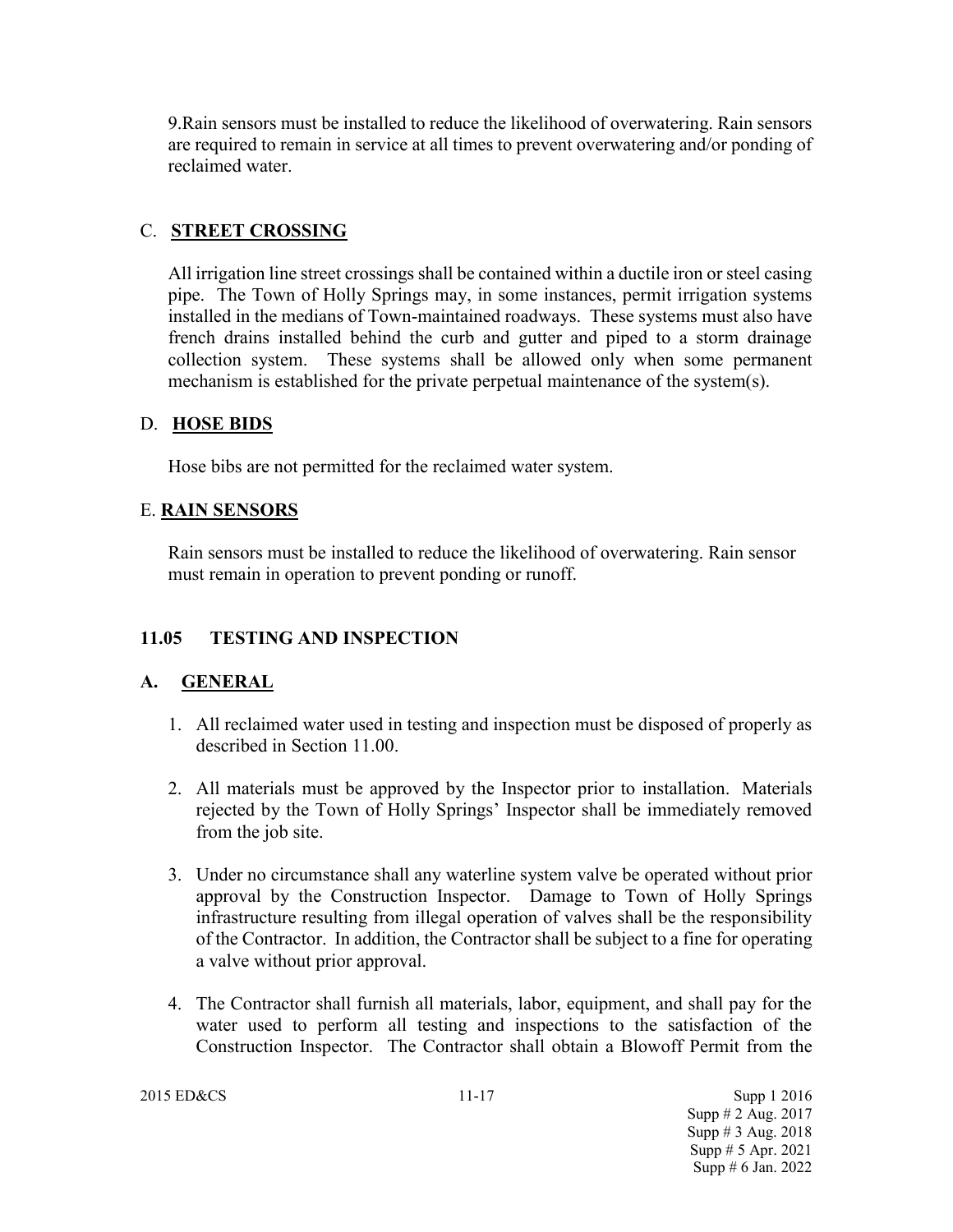Town of Holly Springs Engineering Department for use when blowing off reclaimed water mains.

5. Reclaimed water service taps shall not be made until after all main testing is completed, and bacteriological testing is satisfactory.

## **B. TESTING**

#### 1. Hydrostatic Testing

a) All valves in the Town of Holly Springs reclaimed water system shall be operated by the Town of Holly Springs. A section of reclaimed water main which is to be hydrostatically tested shall be slowly filled with water at a rate which will allow complete evacuation of air from the line. Hand pumps shall not be used for the pressure testing of reclaimed water mains. Taps used for testing purposes shall be removed after testing. The corporation stops shall be removed and a threaded tapered plug shall be installed on the line.

When approved by the Town of Holly Springs, the Contractor may utilize potable water or reclaimed water via an approved hydrant meter and RPZ assembly for testing and disinfection of new reclaimed mains which are not physically connected to a live reclaimed water supply. Once reclaimed water has been introduced into the system no direct connection to potable water will be allowed and an approved air gap assembly must be used.

b) Any measured leakage not within the allowable limits as specified in the following table shall require repair of the reclaimed water main and additional testing until the standards are met. For pipe sizes other than those shown, the Contractor shall test within the allowable leakage amounts as specified by AWWA C600-99. All visible leaks shall be repaired regardless of the amount of leakage.

| Pipe Size | Allowable Leakage at 200-psi     |
|-----------|----------------------------------|
| (Inches)  | (Gal./Hr. per 1000 feet of pipe) |
| 4         | 0.43                             |
|           | 0.64                             |
| 8         | 0.85                             |
| 12        | 1.28                             |
| 16        | 1.70                             |
| 20        | 2.12                             |
| 24        | 2.55                             |

2. Chlorination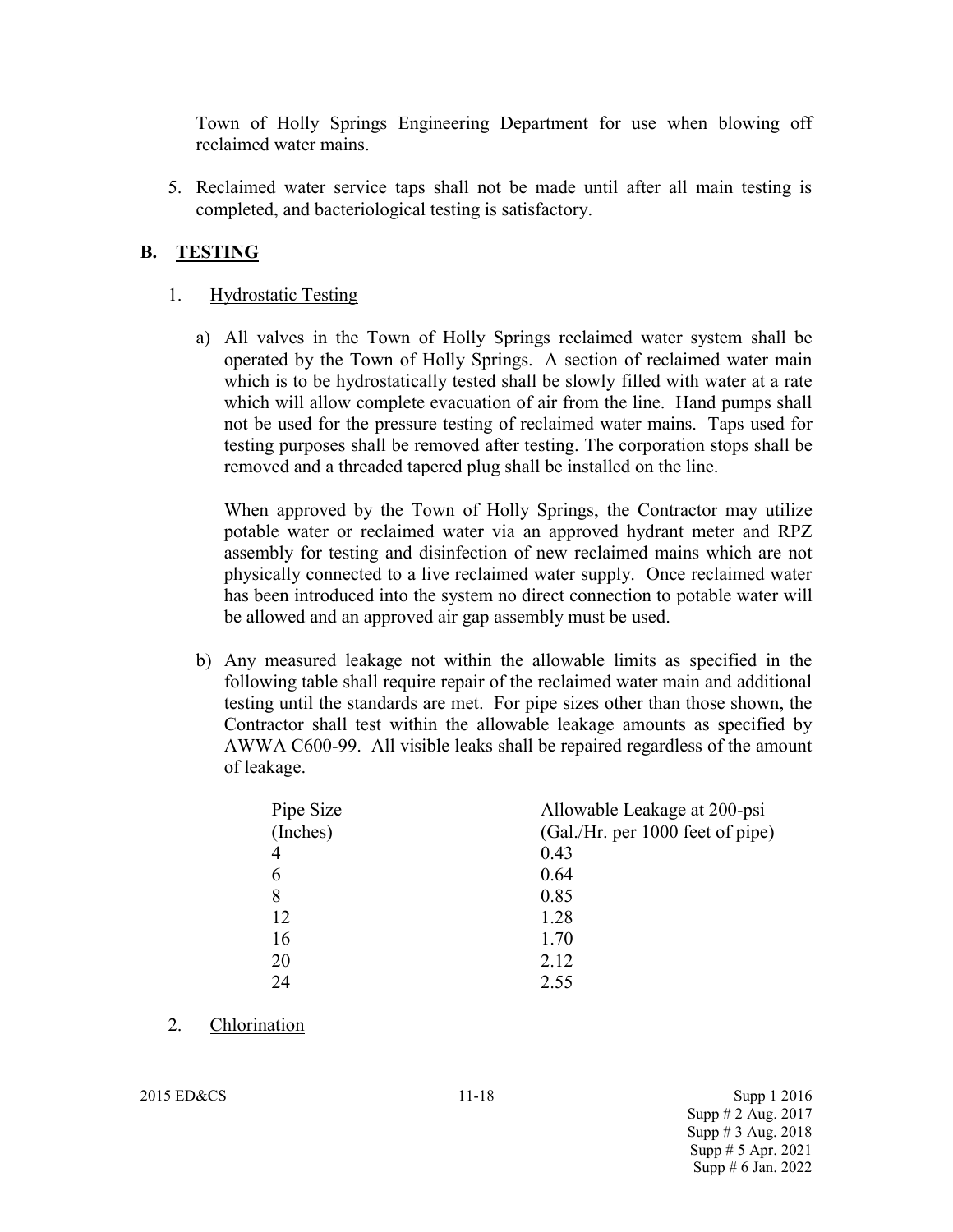- a) All additions or replacements to the reclaimed water system shall be chlorinated before being placed in service under the supervision of the Town of Holly Springs' Inspector in the following manner:
	- i. Taps shall be made at the control valve at the upstream end of the reclaimed water main and at all extremities of the line including valves.
	- ii. A solution of water containing 70% HTH available chlorine shall be introduced into the reclaimed water main by regulated pumping at the control-valve tap. The solution shall be of such a concentration that the reclaimed water main shall have a uniform concentration of 50 ppm total chlorine immediately after chlorination. The chart below shows the required quantity of 70% HTH compound to be contained in solution in each 1,000 feet section of line to produce the desired concentration of 50 ppm.

| Pipe Size | Pounds High Test Hypochlorite (70%) |
|-----------|-------------------------------------|
| (inches)  | per 1000 feet of line               |
| 6         | 1.76                                |
| 8         | 3.12                                |
| 10        | 4.84                                |
| 12        | 7.00                                |
| 14        | 9.52                                |
| 16        | 12.44                               |
| 20        | 19.52                               |
| 24        | 28.00                               |

- iii. The HTH Solution shall be circulated in the reclaimed water main by opening the control valve and systematically manipulating blowoffs and taps at the reclaimed water main extremities. All reclaimed water leaving the system during this test must be disposed of through either an approved use or sent to the sanitary sewer. The HTH solution must be pumped in at a constant rate for each discharge rate so a uniform concentration will be produced in reclaimed water mains.
- iv. HTH solution shall remain in reclaimed water mains for no less than 24 hours or as directed by the Town of Holly Springs' Inspector.
- v. Extreme care shall be exercised at all times to prevent the HTH solution from entering existing reclaimed water mains.
- 3. Bacteriological Sampling
	- a) Free residual chlorine after 24 hours shall be at least 10 ppm or the Town of Holly Springs' Inspector will require that the lines be re-chlorinated.

```
2015 ED&CS 11-19 Supp 1 2016
```
Supp # 2 Aug. 2017 Supp # 3 Aug. 2018 Supp # 5 Apr. 2021 Supp # 6 Jan. 2022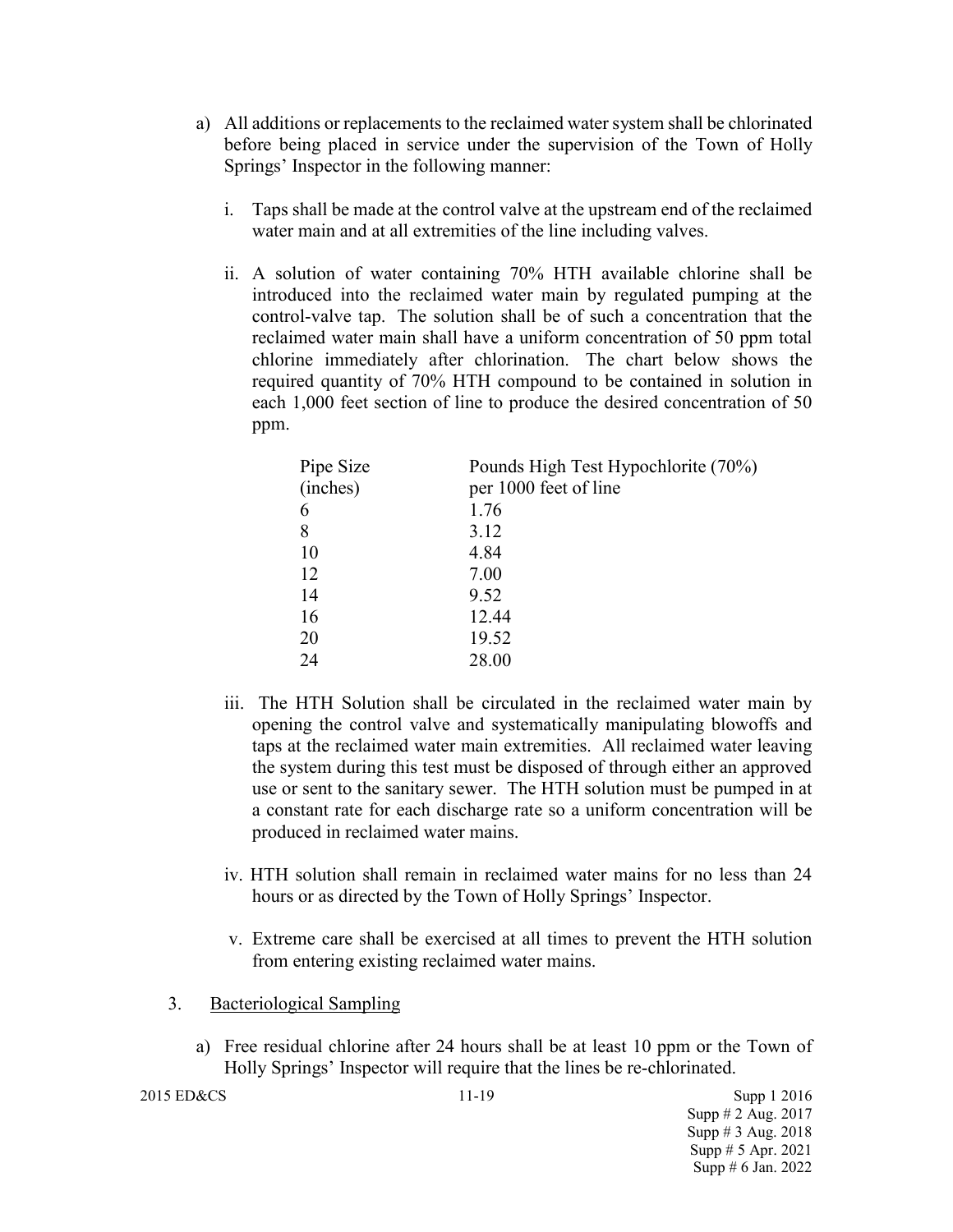- b) Flushing of reclaimed water mains may proceed after 24 hours, provided the free residual chlorine analysis is satisfactory. Reclaimed water leaving the system because of line flushing must be returned to a sanitary sewer. Flushing shall be continued until an orthotolidine check (or other method approved by the Town of Holly Springs) shows that the reclaimed water mains contain only the normal chlorine residual. Samples for bacteriological analysis shall be collected by the Town of Holly Springs' Inspector 24 hours after flushing is completed. The Contractor shall furnish the sample bottles, the testing agency and such help as may be required to secure these samples. The Contractor shall also submit the test results to the Town of Holly Springs' Development Inspector.
- c) If test results are unsatisfactory, the Contractor shall immediately rechlorinate reclaimed water mains and proceed with such measures as are necessary to properly sterilize those reclaimed water mains.
- d) The new reclaimed water system shall be valved off from the existing reclaimed water system until a satisfactory bacteriological sample has been obtained and the Town of Holly Springs' Inspector has authorized the use of the new reclaimed water system.

# **C. INSPECTIONS**

- 1. Approved plans and permit must be issued and available on-site before any inspections are performed.
- 2. Underground Inspections before work is covered up/back filled: a) Inspection of main line tap and piping to meter box;

b) Inspection of underground piping from meter box through irrigation system from meter to end of system to insure compliance with approved plan and standards;

3. Final Inspection

a) Includes inspection of the location of all heads, type of heads, spacing of heads and throw pattern of each head and correct pressure;

b) Testing the system to ensure compliance with approved plans and Town of Holly Springs Ordinance;

- 4. A map of the approved valve and head layout shall be provided by the Contractor to the property owner and a copy placed near or with the timer.
- 5. All zones shall be clearly labeled in the timer cabinet.

6. Responsible entity shall be listed on inner door of timer (for emergency contact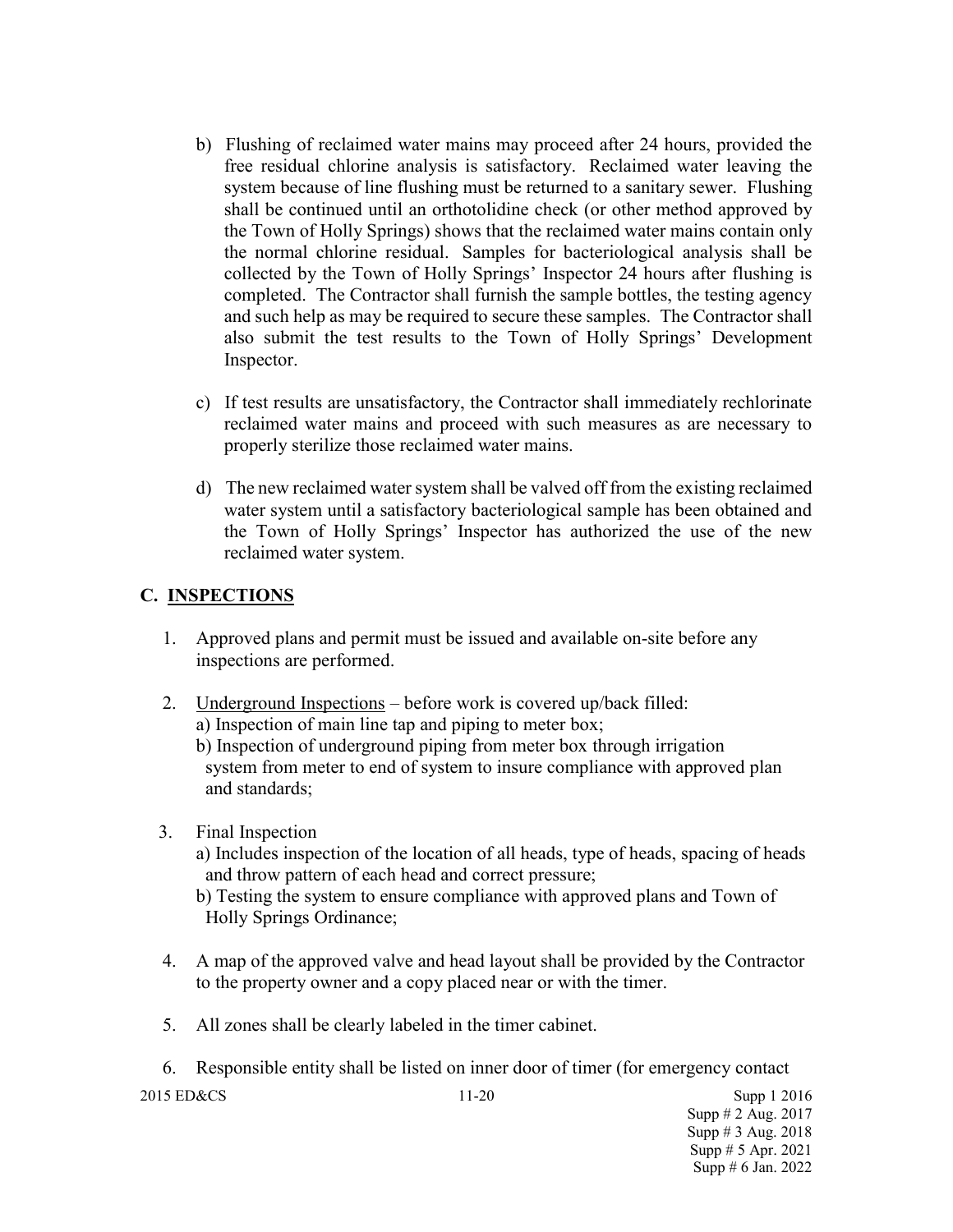purposes).

7. Verification of required setbacks (reclaimed water).

# **D. CROSS CONNECTION CONTROL**

- 1. Backflow prevention on potable water services serving any property that is also served with reclaimed water is required in accordance with the Federal Safe Drinking Water Act. At all locations where reclaimed water service is provided, the public potable water supply shall be protected by installation of an approved backflow prevention device.
	- a. For Residential Properties: prior to receiving reclaimed water service, a dual check valve shall be installed on each residential customer's potable water meter in order to protect the potable water system. A Reduced Pressure Principal (RPZ) type backflow prevention device downstream of the potable water meter is not required when the only reclaimed water use is landscape irrigation.
	- b. For Multi-family complexes and commercial properties: master-metered potable water service and master-metered reclaimed water service shall be required to install a Reduced Pressure Principal (RPZ) type backflow prevention device downstream of the master potable water meter.

## **11.06 REPAIR OF RECLAIMED WATER SYSTEM**

Reclaimed water that leaves the system due to a leak or break in the system must be reported and handled as if it were a wastewater spill.

## A. Reclaimed Water Main Line Repairs

- 1. Joint leaks of Cast Iron Pipe, Ductile Iron Pipe, and PVC pipe shall be repaired by use of a bell joint leak repair clamp as manufactured by Rockwell, or other approved equal.
- 2. Line Breaks or Punctures shall be repaired by a full circle repair clamp as manufactured by Rockwell, Mueller, or other approved material.
- 3. Line Splits or Blow Outs shall be repaired by replacing the damaged section with ductile iron pipe with a cast iron coupling at each end. The following cast pipe couplings shall be used for each pipe material indicated:

a) Ductile Iron Pipe - Rockwell 431 cast coupling or other approved equal. b) PVC Pipe – Rockwell 411 cast coupling or other approved equal.